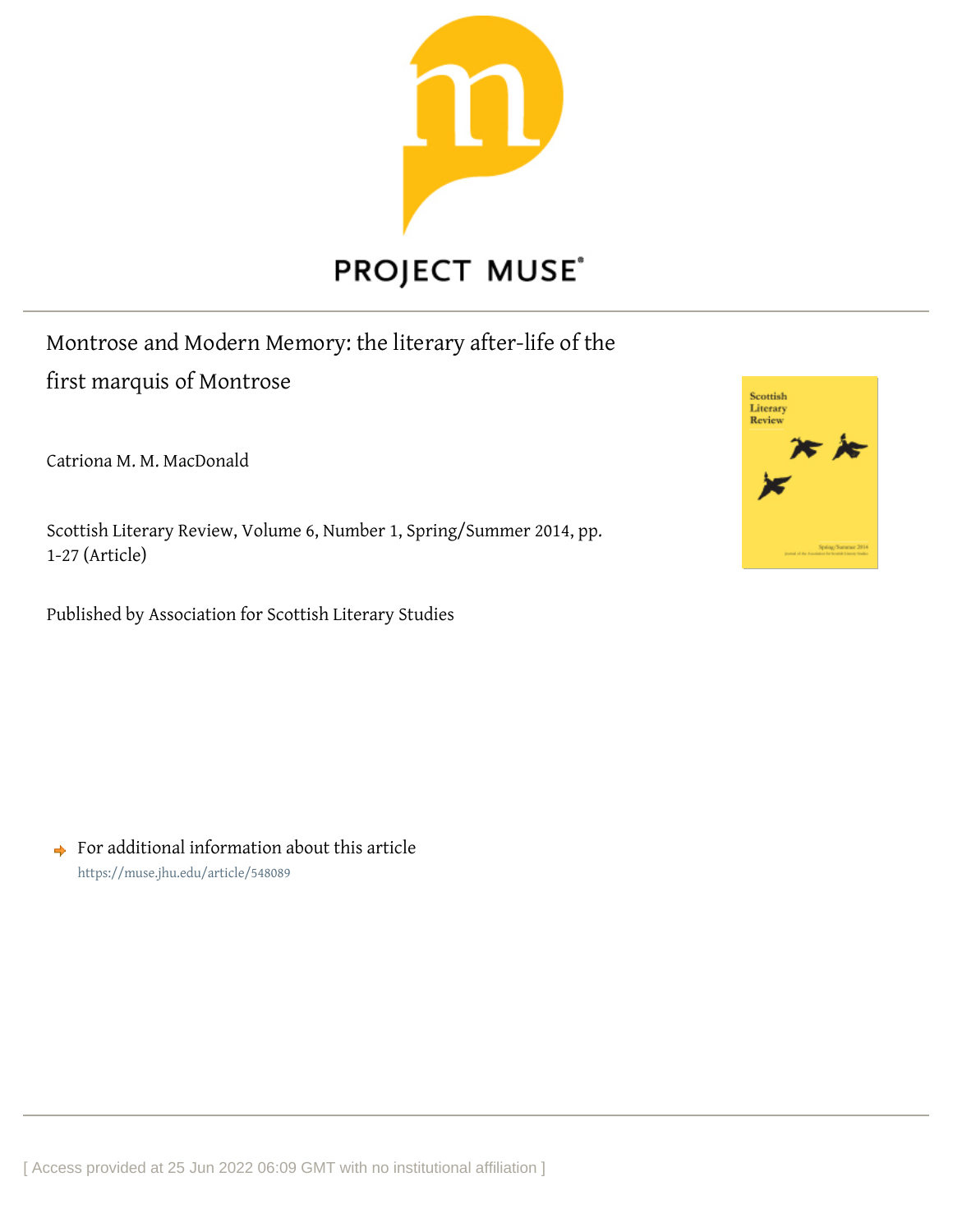### Montrose and Modern Memory: the literary after-life of the first marquis of Montrose

#### Abstract

By addressing the ways in which historical and fictional texts from the mid-seventeenth century to the present have depicted the first marquis of Montrose ( $1612-1650$ ), this article emphasises the influence of religious partisanship on Scottish historiography; the distorting lens that Romanticism offered to those seeking to understand the religious and national trauma of the covenanting wars; the influence of pre-1745 events on the interests of Victorian literary Jacobitism; the impact of populism on the cult of Montrose; and the revisionism of twentieth and twenty-first century texts that question the dichotomy of cavalier and covenant presented by earlier writers and suggest a subversive reading of the heroism evoked in conventional appreciations of the life of the marquis.

Instead of the monuments in stone, the festivals, and the commercialisation that commemorated and exploited the contributions of William Wallace, Robert Burns and others to the grand narratives of Scotland's history, it was the written word that was the principal means by which the legacy of the first marquis of Montrose (1612–1650) was carried across the centuries.<sup>2</sup> The association of Montrose with literature goes beyond the few lines of poetry he penned during his lifetime.<sup>3</sup> It also goes beyond his writings related to political philosophy, be they his sole composition or the voice of Lord Napier, as it were, speaking through him.<sup>4</sup> Further, it is far more complex than the hagiography offered by George Wishart which, hung round the neck of Montrose during his execution, was Montrose's 'proudest ornament on the scaffold'.<sup>5</sup> Rather, a more intriguing state of affairs is suggested by the fact that it was as the Montrose of Walter Scott's novel, A Legend of Montrose  $(1819)$  that this awkward hero appeared first in stone, alongside the fictional Dugald Dalgetty, on the Scott Monument on Edinburgh's Princes Street.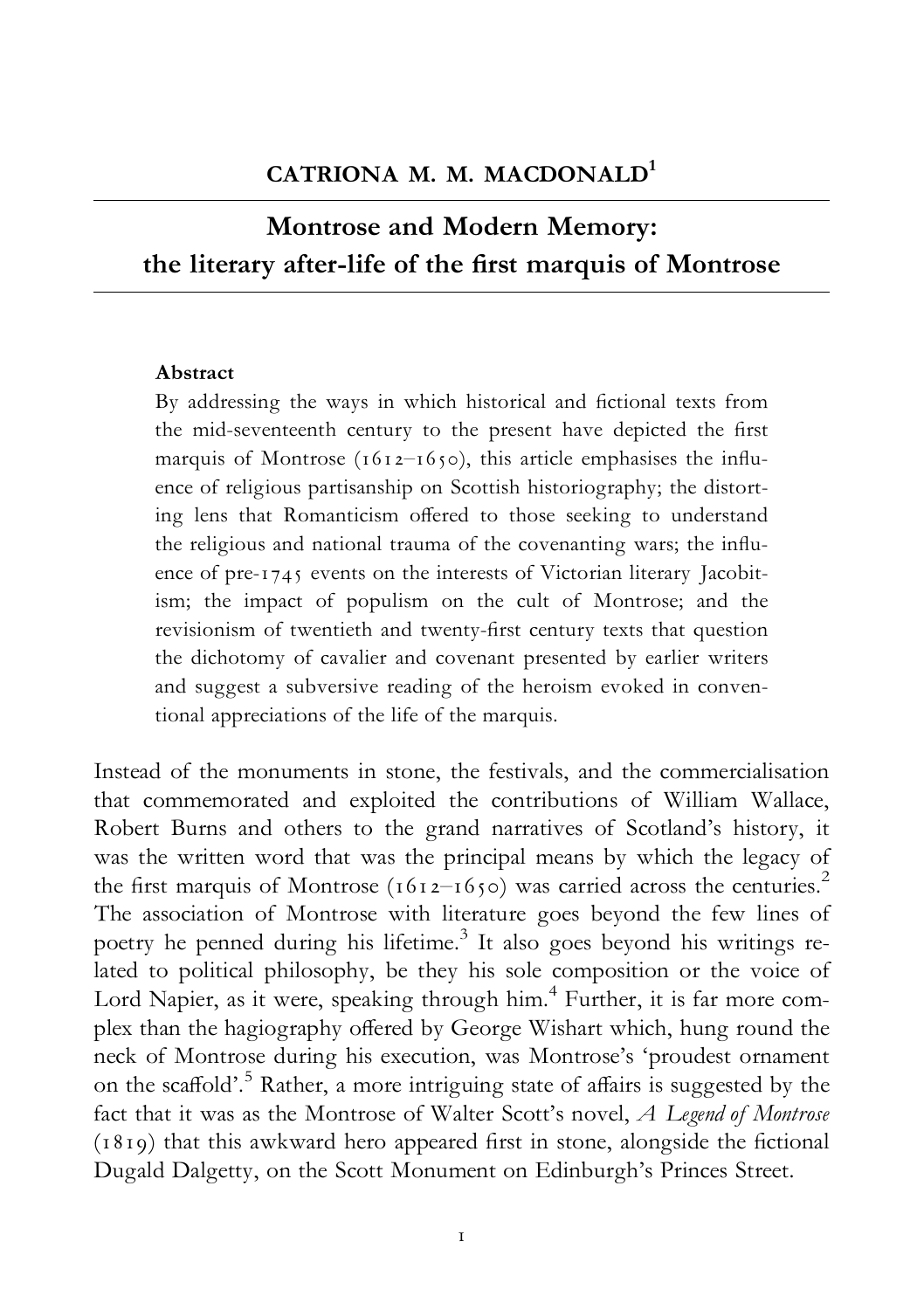Perhaps it is hardly surprising: it is difficult for a nation to celebrate a man whom its 'founding fathers' executed, and even more so when he appeared to change sides in the course of his life, from Covenanter to Royalist. Simply, Montrose was doomed to criticism from both factions, no matter which was in the ascendancy. In this regard he shatters the idea of the puritan provincial aesthetic proposed by Susan Manning, injecting doubt in 'the powerful attraction of the Calvinist towards monovalency ^ the right path, the one true Church'. Montrose is certainly an exemplar of the puritan who 'finds release from the deadlock of contemplation only in action', and his life story is surely illustrative of the puritan impulse where man's relationship with his conscience is central. Yet his toleration is suggestive of the 'laxity' Manning sees as presaging 'moral and spiritual degeneracy', and, in more mundane terms, his handsome demeanour evokes a certain puritan scepticism with respect to appearances.<sup>6</sup> For all that, fiction (at one time or another), arguably allowed Montrose to acquire in death the heroic status his life denied him, and escape the nuances and qualifications of history. Historical novelists are constrained by fundamental facts relating to his life, but the Montrose legacy is far more complex than the foreclosed narrative of a biography offered to both historians and story tellers might first suggest. What we might call the cult of Montrose changed over time and responded to the pressures of each age. Through it we can see the impact of Presbyterianism on Scottish history, at once shifting, accommodating, and rejecting the romanticism of the early nineteenth century. We can identify the influence and the distorting lens of the English historical tradition, and the impact that the populism born of mass literacy and the cheap printed word had on the 'debatable lands' between history and literature. Finally, we can detect a maturing acceptance of the contradictions in our nation's history, meaning that the subversive and conservative potential of our past are seen not in opposition but as constitutive of one another.

partisanship, 1648^1722

It is hardly surprising that Montrose's reputation was contested from the beginning. Having signed the Covenant in 1638, only to join the forces of Charles I and lead a horrific onslaught on those who supported the Solemn League and Covenant in the early 1640s, Montrose was condemned by the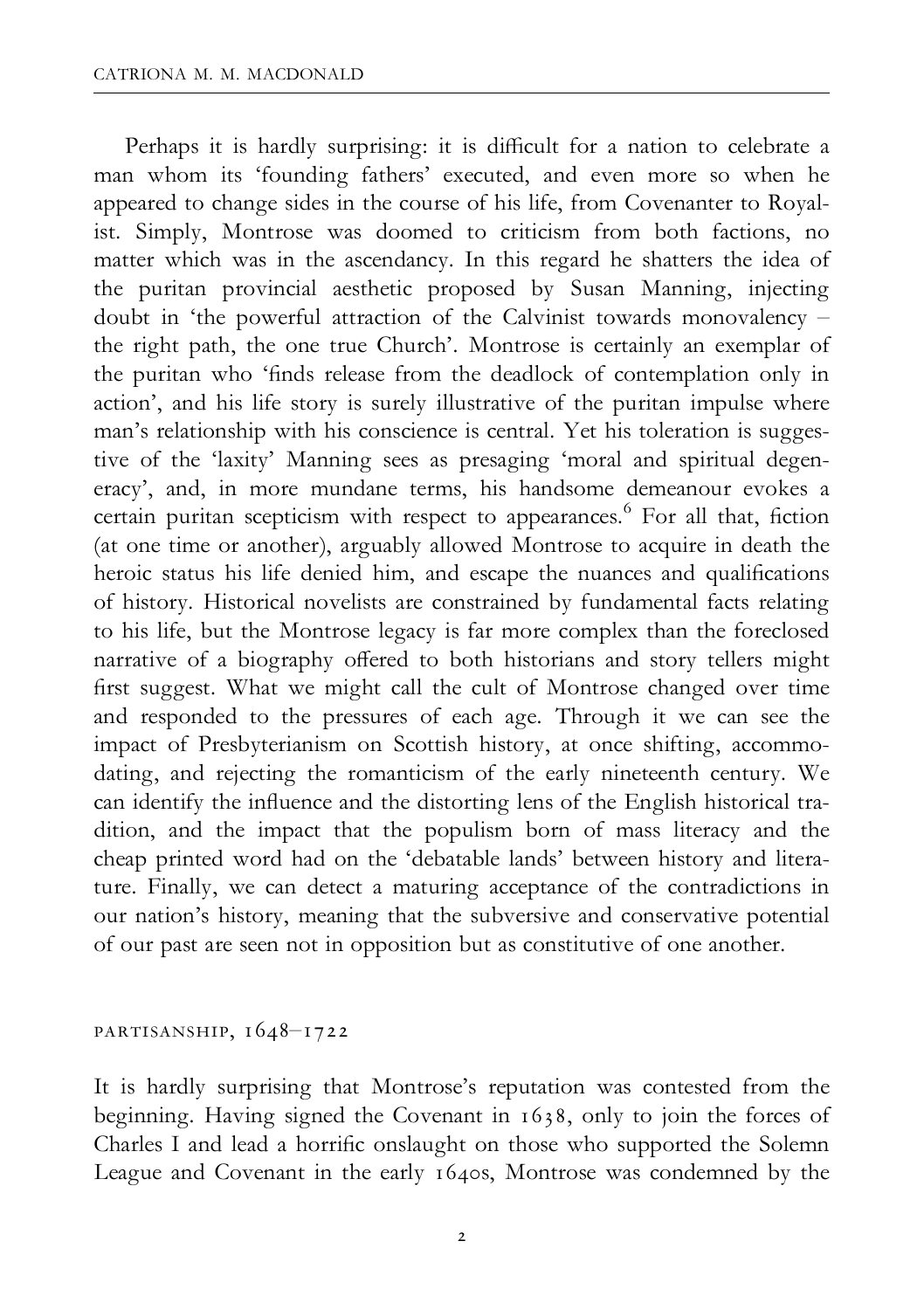victors of Philiphaugh (1645) and Carbisdale (1650) as a traitor to both cause and country. As the publishers of the 1756 edition of Wishart's Memoirs noted.

As no person had persisted with greater obstinacy in opposition to the black designs of the covenanters than this illustrious hero, or had, with greater resolution and intrepidity, endeavoured to support the royal authority against their audacious efforts to destroy it; so it was naturally to be expected, that none would be more the object of their resentment, and the butt of their vindictive rage.<sup>7</sup>

Against such popular opprobrium, however, must be set Wishart's work itself. Following Montrose's execution it offered the most comprehensive account of his life, and was readily taken up during the Restoration as a corrective to earlier covenanting propaganda. To Wishart, 'the present Marquis appeared in these worst of times, in order to re-establish the just rights and prerogatives of his sovereign, preserve the peace and liberty of his fellow subjects, and maintain the ancient splendour and dignity of his house.<sup>8</sup>

These were statements echoed in other texts of the time. Iain Luim, the Bard of Keppoch, fails to mention Montrose in his poem on the Battle of Inverlochy, choosing instead to hail the martial prowess of the MacDonalds. But he praises Montrose in a lament dating from 1650:

| Cha teid mi do Dhùn Eideann      | I will not go to Edinburgh since the     |
|----------------------------------|------------------------------------------|
| O dhoirteadh fuil a' Ghreumaich, | Graham's life blood has been spilt,      |
| An leómhann fearail treubhach    | that heroic valiant lion tortured on the |
| 'Ga cheusadh air a' chroich      | gallows.                                 |
|                                  |                                          |
| B'e sud am fìor dhuin' uasal     | He was the true nobleman not sprung      |
| Nach robh de'n lìnne shuaraich,  | of ignoble stock; splendidly the blood   |
| Bu ro mhatth rudhadh gruaidhe    | mantled in his cheek when closing for    |
|                                  |                                          |
| 'N am tarrainn suas gu trod;     | the fight. $9$                           |

This was a distinctively Highland treatment. Instead of the Covenanters or even simply  $Argyll - as$  the villain of the piece, condemnation falls on MacLeod of Assynt who had imprisoned Montrose in his castle at Ardvreck and ultimately betrayed him to the authorities.<sup>10</sup> The bard refers to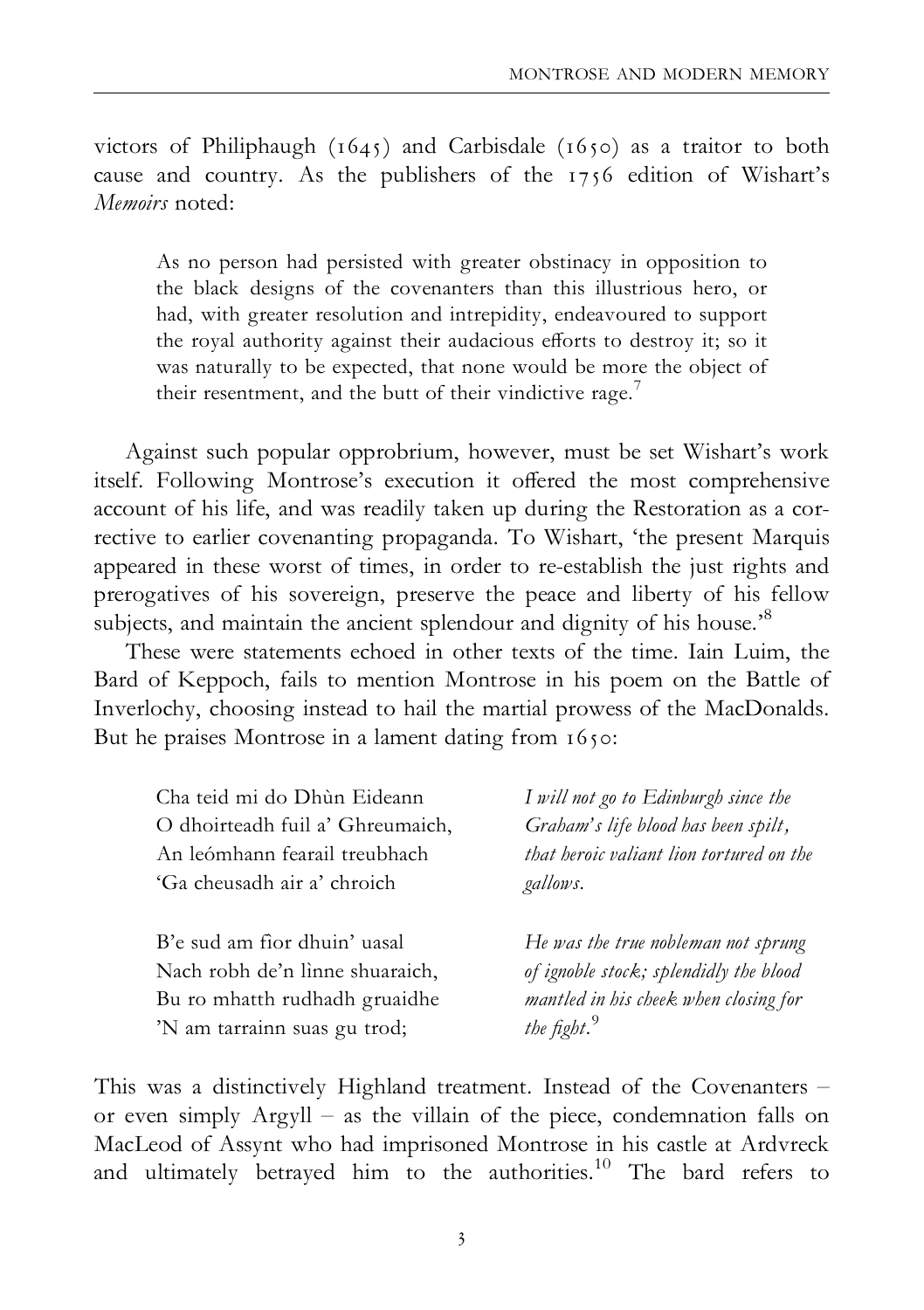MacLeod as a 'stripped branch. . . without fruit or honour or comeliness'. This is an important early indicator that Montrose's legacy would at times fracture on that Scottish cultural fault-line between Highland and Lowland, Gaelic and English.<sup>11</sup>

These years, however, are perhaps more important for revealing the ways in which  $-$  at least until the late nineteenth century  $-$  Montrose's covenanting past would be qualified and compromised as much by his supporters as by those who opposed him. His early support for the Covenant challenged the neat dichotomy of Covenant and Cavalier, and later, Hanoverian and Jacobite. These fissures ran deep in the period between the Restoration and the 1745 rebellion, making Montrose a problematic hero for both sides.<sup>12</sup> It is a problem tackled by Wishart in the very first pages of his work when he refers to the 'specious pretexts' of the Covenanters that hid more 'sinister purposes', and explains how in 1639 Montrose realised how their 'fine pretexts were calculated to. . . alienate ['the rabble'] from the king'. Detesting 'such wickedness', as Wishart puts it, Montrose abandoned the Covenanters, who were dominated by 'private cabals'.<sup>13</sup> In sum, to Wishart, Montrose's covenanting years are an aberration.

History was not to be on Wishart's side, however  $-$  at least not in the short term. The persecution of Presbyterianism in Scotland from 1660 to 1688 meant that Scottish historians would look at the years of the Civil War rather differently. Robert Wodrow ( $1679$ <sup>-1734</sup>), the early eighteenthcentury ecclesiastical historian best known for his History of the Sufferings of the Church of Scotland (1721-1722), referred to the war years as a time when 'Montrose changed hands and his men ravaged the country'. Indeed, rather than noble fighters, Montrose's supporters are referred to as 'malignants'.<sup>14</sup>

Wodrow, alongside other authors such as Patrick Walker (1666-1745), commemorated protestant martyrs at a time when the Jacobite threat was a real one: in between starting The History of the Sufferings in 1705, and its publication in the early 1720s, a French-sponsored invasion in 1708 had been foiled, Mar's rebellion in 1715 had ended in defeat at Sheriffmuir, and Spanish forces who had landed in 1719 met a similar fate at the Battle of Glen Shiel. It would take the ultimate annihilation of the Jacobite threat at Culloden in 1746 before Scotland could look again with something resembling respect on the career of Montrose. By then he could be lauded as a supporter of a neutered cause, or his loyality refashioned  $-$  as was the loyalty of the highland regiments - exemplifying national virtues which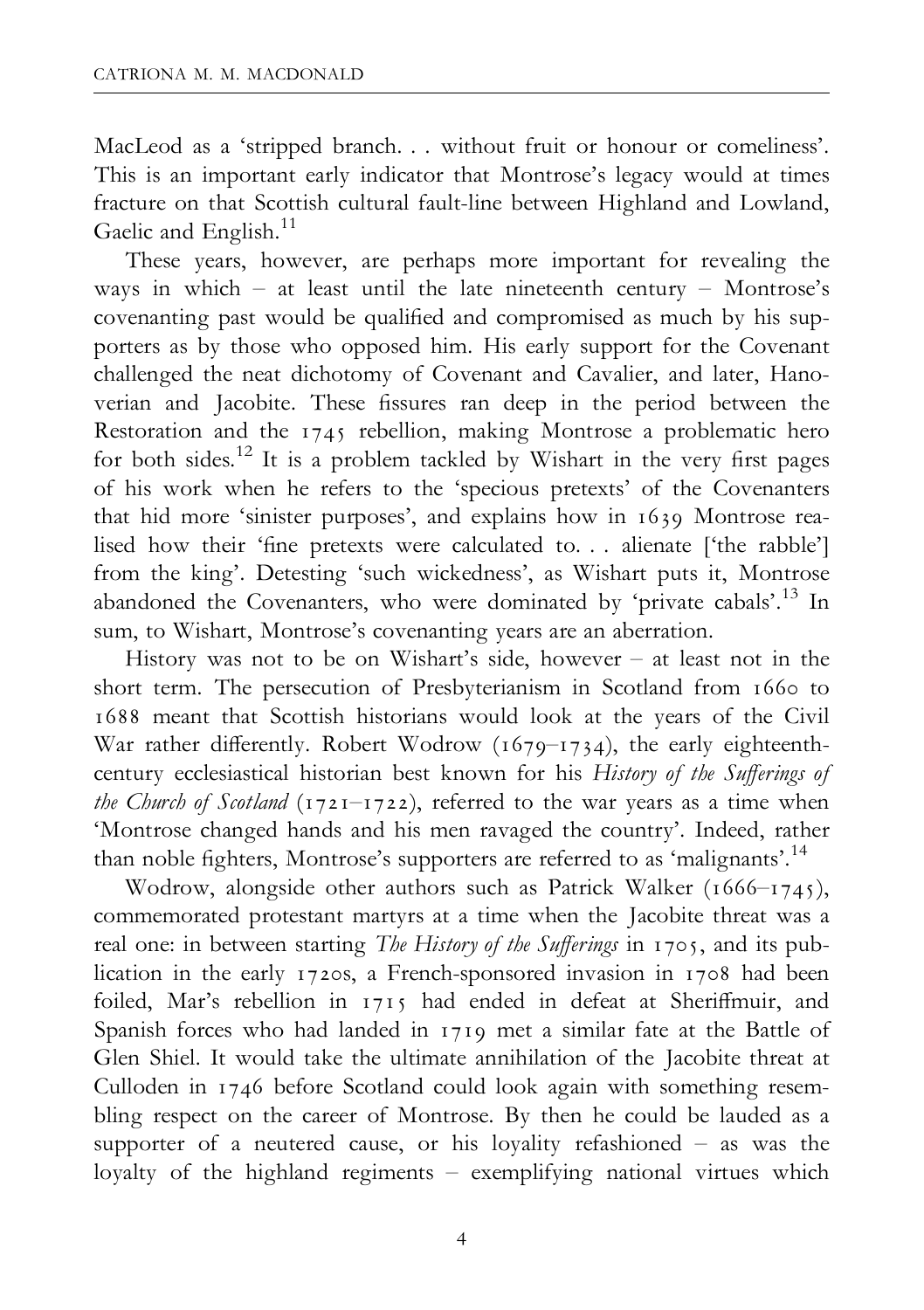could be harnessed in the interests of the Union and a safely protestant mon $archy$ <sup>15</sup> It helped that, by the late eighteenth century, with Moderatism transcendent in the Church of Scotland, and the trauma of the Disruption still some way off, the covenanting past could be domesticated  $-$  at least politically desensitised – for popular consumption. Indeed, S. R. Crockett (1859–1916), a popular Kailyard novelist in later years, would fondly recall in a foreword to the 1901 edition of Walker's Six Saints of the Covenant that as a child he had pored over Walker's 'little pamphlets', allowing the author's cadences to touch his heart 'like nothing else in the world save the memory of a mother's voice.'16 Thus, while Moderatism did not guarantee Montrose's rehabilitation, it certainly made it easier. And in this it was helped by earlier histories such as those of Clarendon and David Hume, which were far more forgiving of the Stuart monarchs.17 In terms of the historiography, this is the backdrop to what would be a determining phase in Montrose's posthumous reputation.

#### romanticism

In 1819 history and literature collided when Walter Scott's publication of A Legend of the Wars of Montrose (aka A Legend of Montrose) encouraged Scott's Edinburgh publishers, Archibald Constable & Co., to also republish Wishart's Memoirs. They explicitly acknowledged that 'As the last series of the Tales of My Landlord will probably call the attention of the public toward the biography of the Marquis of Montrose, it has been deemed expedient to republish this translation'.18

Purporting to be tales told to the parish clerk and schoolmaster of Gandercleugh by an old mercenary soldier, Sergeant More MacAlpin, Scott's surrogate author asserts that despite 'that measure of the wild and wonderful which belong to the period', the tales 'rest upon a basis of truth'  $-$  that, despite the fact that they are interlaced with a-historical quotations from Ossian, Burns and others.<sup>19</sup> That aside, as in many of his historical novels, Scott here is playing with history and fiction, just as when we meet Montrose for the first time in the guise of a manservant, Scott challenges us to distinguish the characteristics of the hero beyond mere appearances. When his identity is revealed, however, Montrose is depicted in conventional heroic terms: 'uncommonly well built', 'a constitution of iron', 'perfect in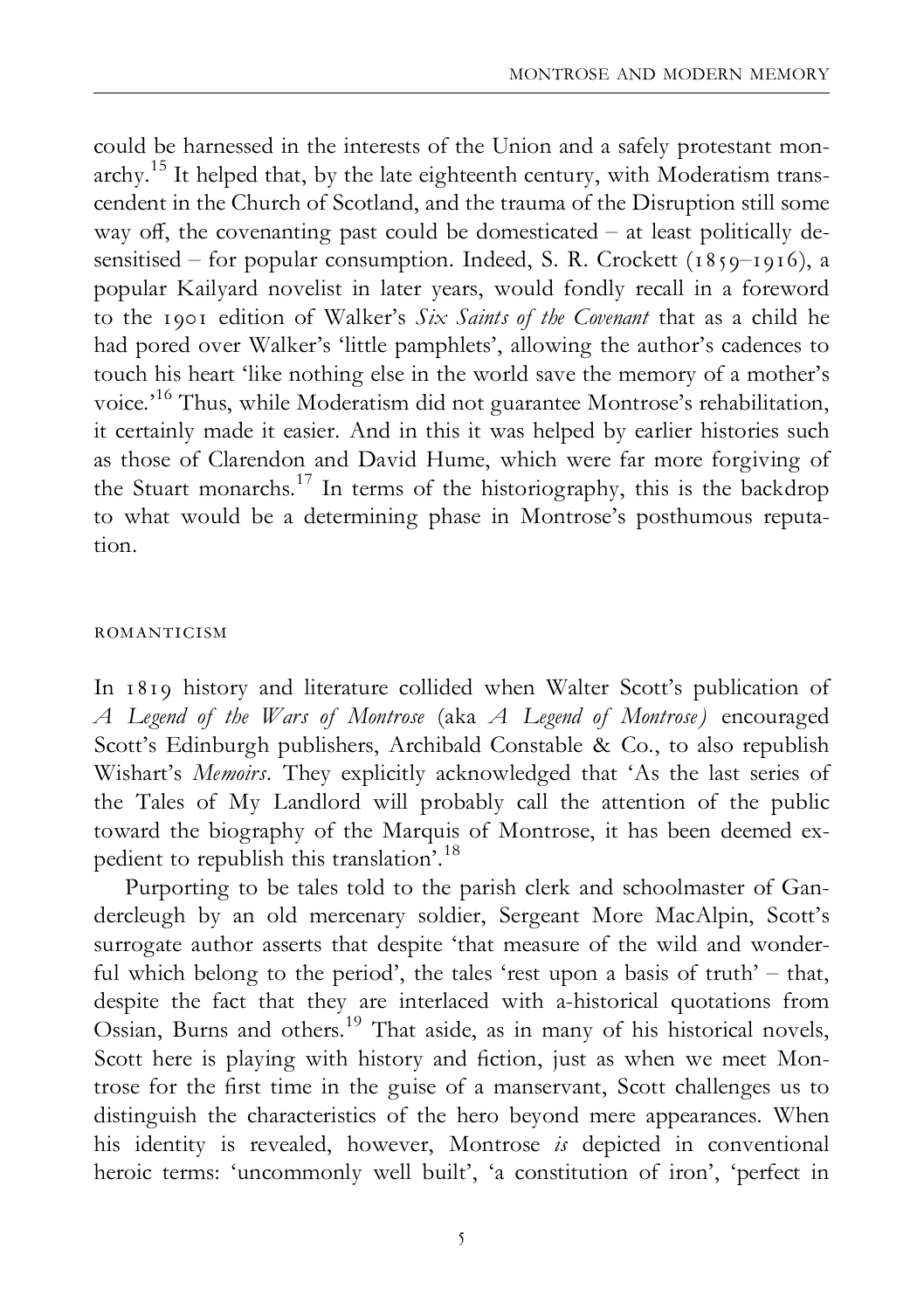all exercises', and with 'curled locks', 'a high nose', 'quick grey eye' and 'eloquent of nature'. For all that, however, Montrose himself has little more than a cameo role in Scott's narrative. Indeed, Argyll's character is more fully developed than that of his nemesis.<sup>20</sup> Like Francis Osbaldistone in Scott's Rob Roy  $(1817)$ , the central protagonist of this novel is not the man who gives it its name, but in this instance, Dugald Dalgetty  $-$  a mercenary soldier in Montrose's army whose code of honour has less to do with principle than professional pragmatism.<sup>21</sup> Indeed, despite the title of the novel, the central story line has very little to do with Montrose at all. Rather, the main drama involves the mysterious MacEagh clan, known as the 'Children of the Mist', and the beguiling story and character of the beautiful Annot  $Lyle.<sup>22</sup>$ 

One might argue that the contested memory of Montrose was not helped by Scott's novel: indeed, it perhaps served to confound further any attempt to integrate his story in the history of the nation. The popular response to the novel was mixed, but three years after its publication it did spawn a musical drama that is particularly revealing.<sup>23</sup> The music for this Covent Garden production came from Henry Bishop, who had penned a three-act musical drama in 1811 based on Scott's Lady of the Lake, and set Burns' Jolly Beggars to music in 1817. With new musical numbers interspersed with anachronistic familiar favourites such as 'Green grow the Rashes', 'Charlie is my Darling' and even 'The Campbell's are Coming', the finale chorus of Act One offered the stirring call:

. . . Gather! gather! gather! The Chieftains are met, the banner's uprear'd! From clan to clan let the signal be heard! Thro' mountain and valley the summons shall ring; The war cry is Scotland, Montrose and the King! . . . Gather! gather! gather! <sup>24</sup>

No hint here of the Marquis' earlier devotion to the Covenant; no hint here of the complexities of his history. Scott, like many who would come after him, attributed Montrose's covenanting years to 'youthful error', and identified in the persuasive powers of 'ambitious hypocrites' the source of Montrose's poor judgement. Indeed, from the mouth of Scott's Montrose, we hear the following: 'I am here, with my sword in my hand, willing to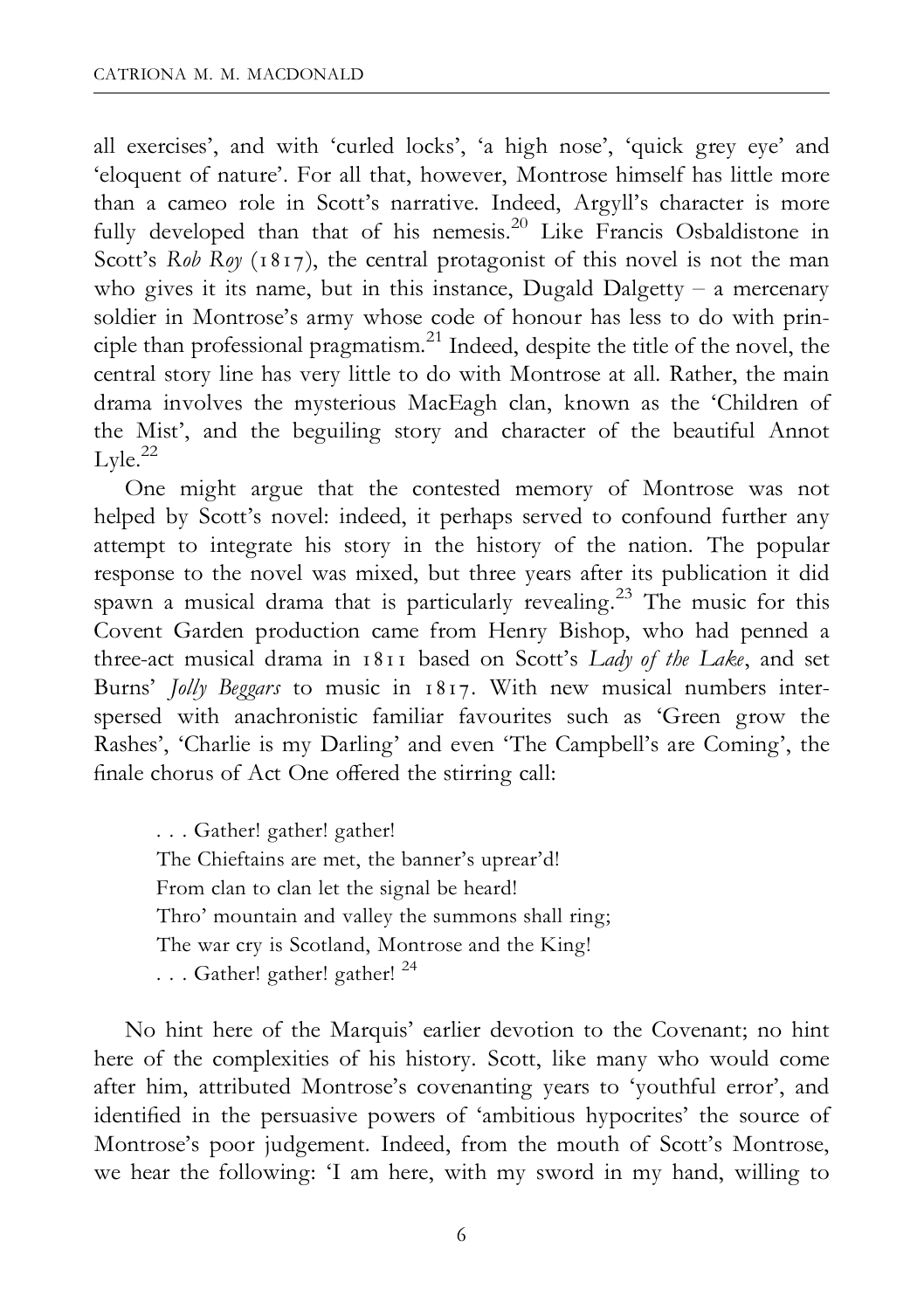spend the best blood of my body to make amends for my error, and mortal man can do no more.'<sup>25</sup>

This depiction of Montrose as a devoted if belated cavalier owed much to Wishart, and it is a matter of record that Scott used his Memoirs when writing the Legend. As a consequence, an a-historical reading of Montrose's life was perpetuated in Scott's novel. Reading Montrose through the prism of a source refined in the Restoration period meant that Montrose's contribution was read backwards rather than forwards, and his legacy confined by the stark oppositions of Covenant and Cavalier that distinguished the environment of his later years rather than the more confused environment of his youth. Not surprisingly, it was a perspective that fuelled residual covenanting antipathies and stirred memories of the controversy that Scott had met with in  $1816 - 1817$  on the publication of Old Mortality, when Dr Thomas McCrie had taken the author to task on his unsympathetic depiction of the Covenanters.<sup>26</sup> John Galt offered a corrective. In Galt's novel, Ringan Gilhaize (1823), Ringan explicitly criticises the 'supple spirit of latter times' that had 'palliated' the true horror of the 1640s. Indeed, he singles out Clarendon's history of the wars of the seventeenth century for particular condemnation, attacking the author for his 'sordid courtliness'.27 Yet, Ringan himself passes over the 1640s, referring to Montrose only in the context of Charles II's double dealings with the Covenanters in  $1650$ .<sup>28</sup>

Both Scott and Galt appear to struggle with how to deal with Montrose's history, and the result is characterisation that is partial, fleeting, illdefined and contested. The 1830s, however, produced another treatment of Montrose in James Hogg's Tales of the Wars of Montrose (1835), although many of these tales had appeared separately elsewhere over a nine-year period.29 Again, Montrose is not placed centre stage, and in much the same way as Scott used Dalgetty, Hogg employs the perspectives of 'ordinary folk' to make sense of the events and personalities of these years.<sup>30</sup> Also, in much the same way as Scott uses the Gandercleugh schoolmaster and Galt, the recollections of Ringan, Hogg offers the memoir of an Edinburgh Bailie (Archibald Sydserf) and the purported historical records of others to claim for his work a certain fanciful authenticity. Yet Hogg writes more assuredly at the interface of history and fiction than the other two novelists, taking liberties with both genres in his editing of memoirs, splicing his prose with that of familiar histories and even offering a poem purportedly by Montrose on the death of one of his own fictional characters. Colonel Peter Aston.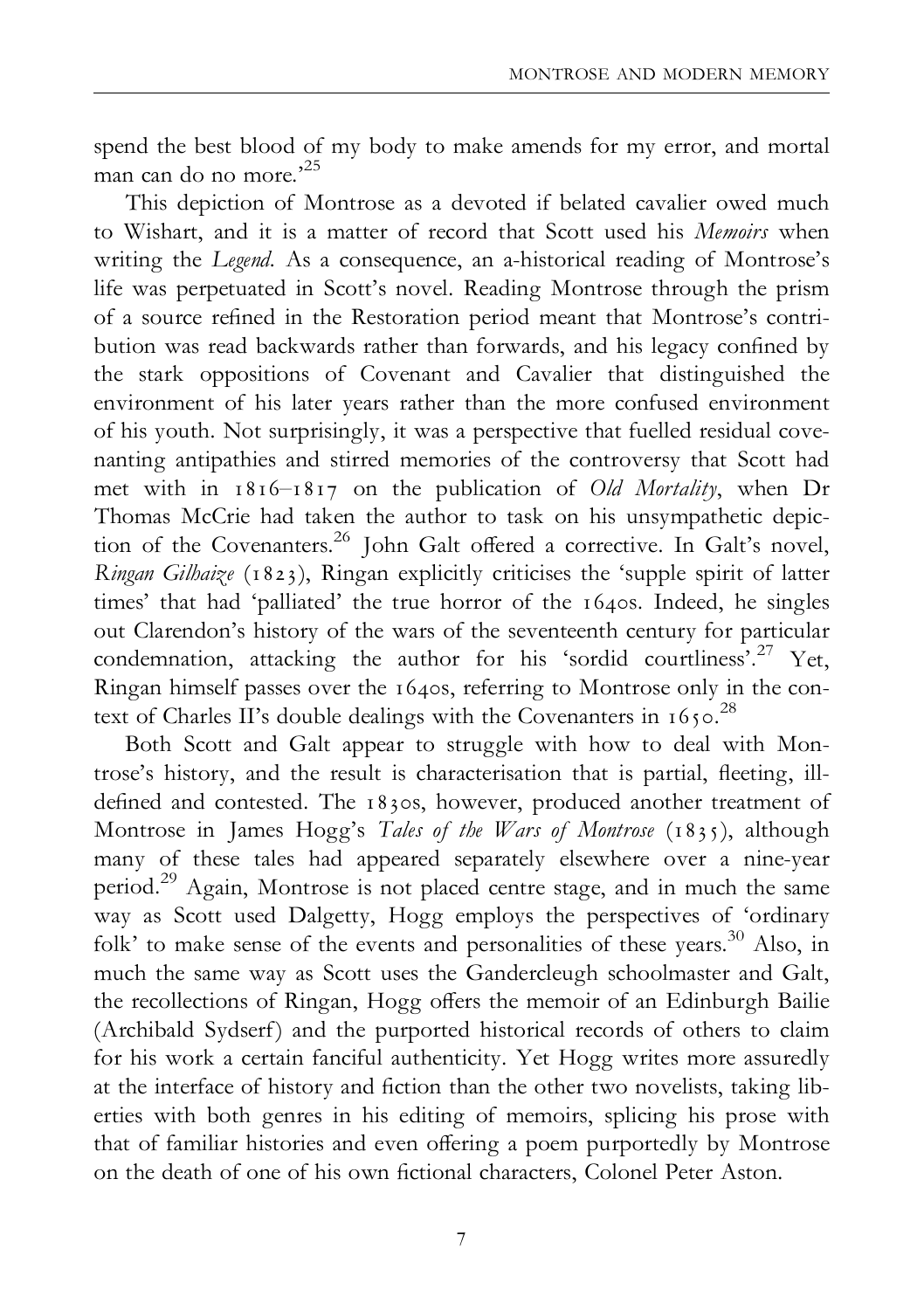But Hogg's Tales were a commercial flop, even in Scotland, and are thus a less than convincing carrier of popular memory.<sup>31</sup> That said, they signal a change in depictions of Montrose, as here Montrose is first encountered as a Covenanter, and his defection to the Royalist cause is blamed by the Edinburgh Bailie on Argyll's scheming, rather than any change of heart.<sup>32</sup> Hogg is also more sensitive to the limitations of labels. When Montrose returns as the King's man to Scotland in disguise (it is a scene that features in many novels) he is first attacked as a covenanter by his hosts, thus extending the case of mistaken identity into the realm of principle. Mary Bewley's personal attack on Montrose gets to the heart of the matter:

I know you to be the very champion of the Covenanters. I know you took the Covenant on your knees. . . and likewise took the sacrament on your oath and dare you in the face of heaven now protest that you are an adversary to it. O no! the thing is not in nature at least in a noble nature  $33$ 

The contrasting narrative voices in *The Tales* allow for the foregrounding of the contradictions in Montrose's life and legacy. So, in the tale of 'Wat Pringle o' the Yair' Montrose's reputation in the Borders after Philiphaugh is laid bare: 'they never gave any quarter but slaughtered on as long as they could find a man'.<sup>34</sup> But elsewhere Hogg takes liberties with the character of Argyll. Campbell's prevarication at the Battle of Inverlochy  $(1645)$  is humorously explained by Hogg as being the consequence of the over-long prayers of the minister on board the Argyll galley: 'after [Argyll] had kneeled down and joined in the homily he could not with any degree of decency leave it.'35 Hogg leaves us bereft of heroes or villains, he undermines the assurance we seek in historical documents, and eschews a single narrative voice throughout.

The Romantic moment in Scottish literature left readers with a contradictory vision of the first marquis of Montrose. Certainly his story  $-$  as a vehicle for embellishing the sublime aspects of the Scottish landscape and valourising the Highlander  $-$  contributed to many familiar or emergent tropes of the time. But as to Montrose himself, one can hardly say that he had proved a major focus for either romance or Romanticism. Strangely, it would be works of history that would change all that.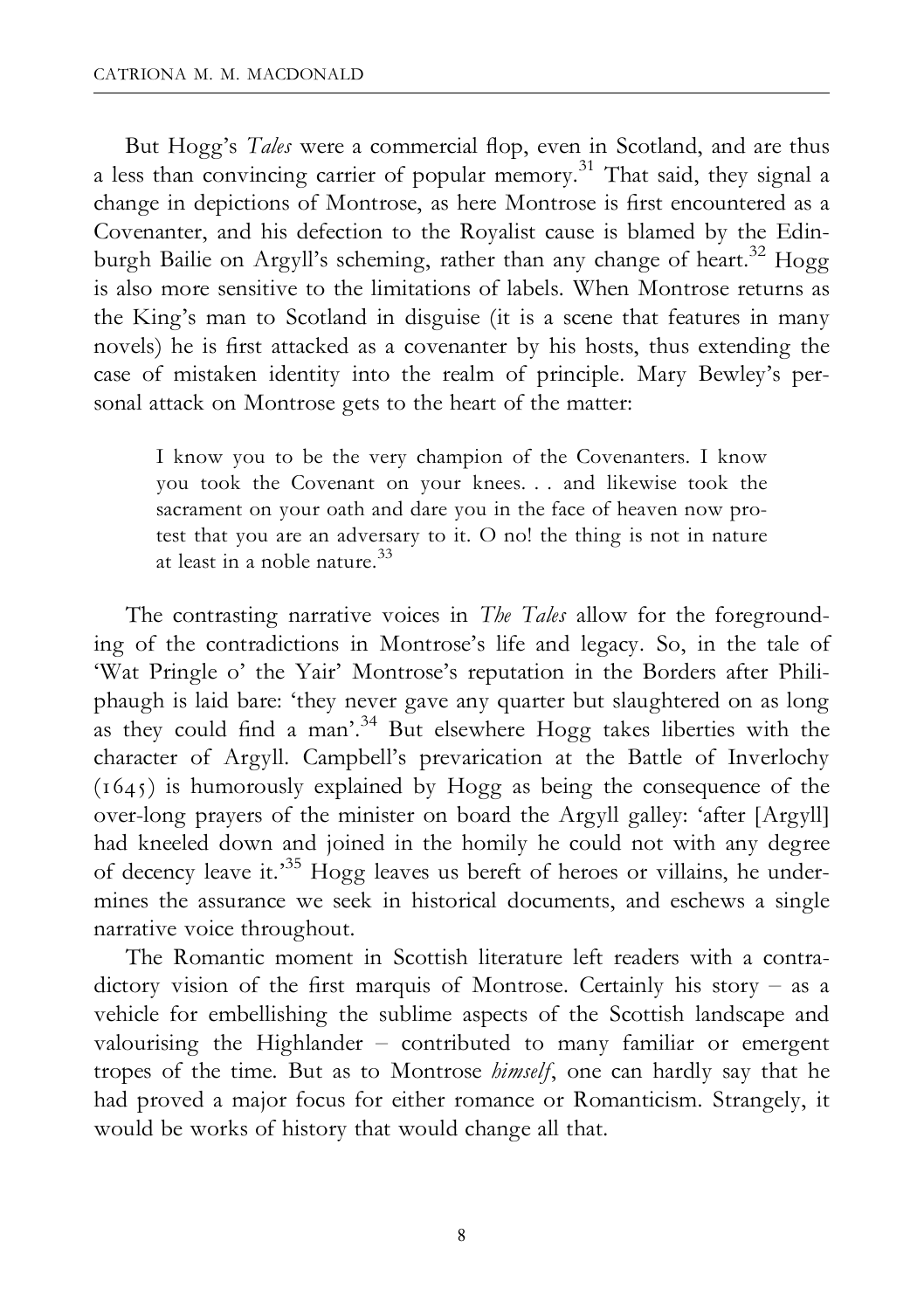claiming montrose: napier, toryism, and unionist nationalism  $(1838 - 1913)$ 

Mark Napier (1798-1879), descended from the Napiers of Merchiston with whom Montrose spent much time during his short life, wrote three principal works concerning the marquis: Montrose and the Covenanters (1838), Life and Times of Montrose (1840), and the two-volume Memorials of Montrose and his Times ( $1848-1850$ ) for the Maitland Club. Both implicitly and explicitly, it is clear that he took Scott as his literary benchmark.<sup>36</sup> Napier's Montrose is a 'statesman too honest for the councils of the Covenant, and a soldier too humane for its arms. . . a gentleman, accomplished in mind and body, his head stored with classic learning, and his heart overflowing with lofty and generous sentiments.<sup>37</sup>

In 1839, however, the Eclectic Review reviewed Montrose and the Covenanters. It noted:

[Napier] eagerly lays hold of every opportunity of magnifying the virtues, and wailing over the unmerited sufferings of the Royalists, whilst he is equally assiduous to bring out into prominent relief all that tends to depreciate the character, impugn the motives, and blacken the memory of their opponents. . . . For the unfortunate Covenanters. . . Mr N. finds no appellation too severely abusive.<sup>38</sup>

The Review strongly hints at party and ecclesiastical bias informing Napier's history: this is not surprising, his Toryism and his Episcopal sympathies were writ large in the text. Indeed, the publication of Montrose and the Covenanters coincides with a flowering of Scottish Toryism, evident in the famous Eglinton Tournament of 1839 and the early activities of the National Association for the Vindication of Scottish Rights.<sup>39</sup> With such connections in mind, it is not surprising to find that Napier's histories inspired other works at this time. Amongst the most notable was the ballad poetry of William Aytoun whose Lays of the Scottish Cavaliers was published in 1849 and included 'The Execution of Montrose'  $-$  a ballad of eighteen stanzas.<sup>40</sup>

At mid-century there was little to counter the Tory revisionism of Napier and his ilk beyond constitutional histories such as those of the ardent Whig and Historiographer Royal, George Brodie, whose condemnation of Montrose was at times as immoderate as the praise of Jacobite apologists.41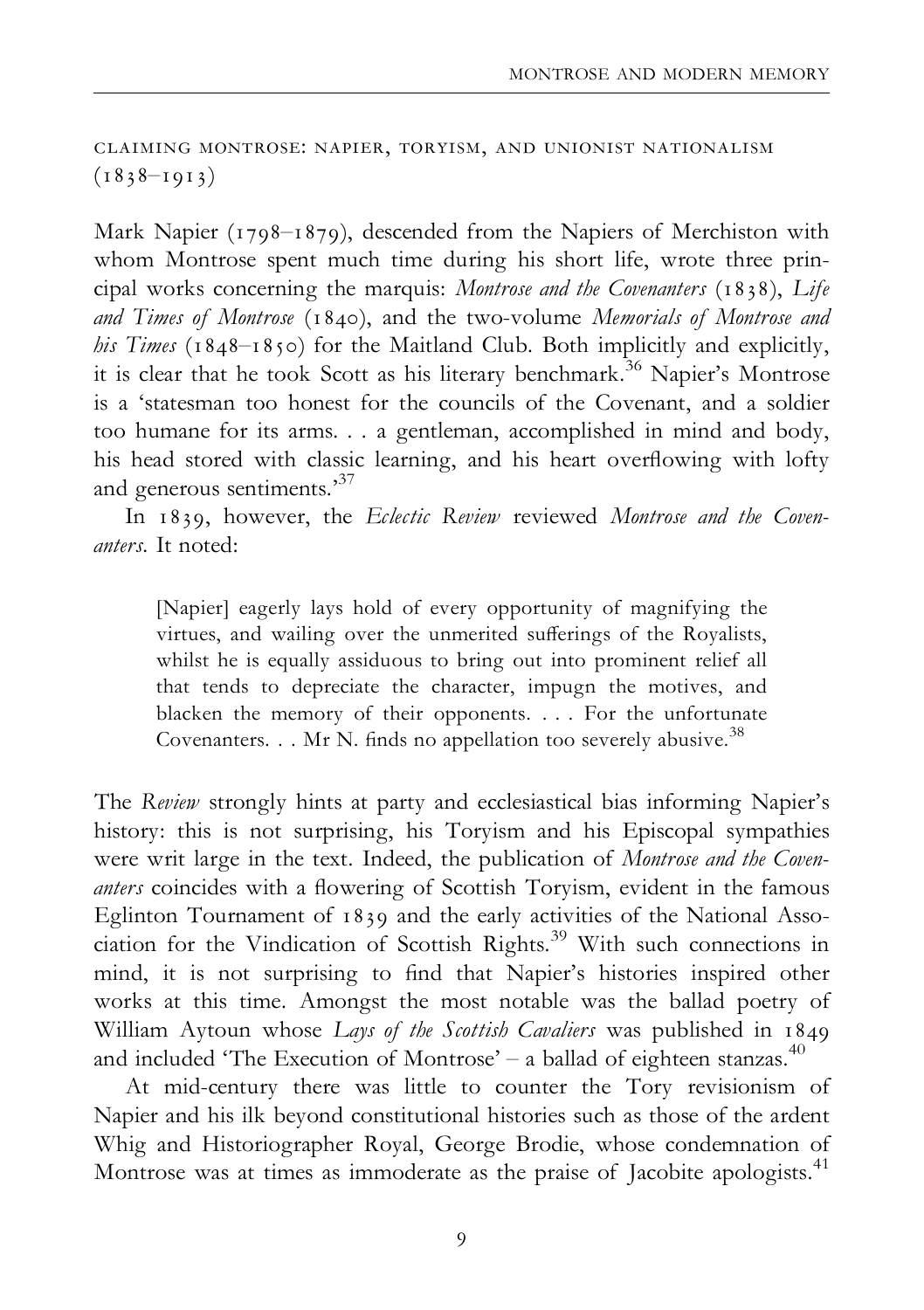Scottish history as an academic study was still very much in its infancy: Scotland had to wait another thirty years for the foundation of the Scottish History Society and fifty years before a chair in the discipline was founded at Edinburgh University. As a consequence, the default position was often that offered by the English historical tradition, and Montrose was regularly made to 'fit' the simpler dichotomies of the Cromwellian period on which were grounded many of the assumptions of Unionist grand narratives.<sup>42</sup> Indeed, by 1892 Montrose's history had been so effectively translated into that model that Mowbray Walter Morris's Montrose (1892) was published as part of MacMillan's 'English Men of Action' Series.<sup>43</sup> By then there did not even appear to be the need to offer excuses for Montrose's dalliance with the Covenant: Morris noted, 'There was nothing in the letter of the Covenant he signed incompatible with the peculiar nature of Scottish loyalty, which had never been of that patient, unquestioning, one might say unreasoning nature which has sometimes marked the English loyalist.<sup>44</sup>

One is tempted to see in this period the accommodation of the Montrose legacy in the familiar exercise of Unionist Nationalism.45 It certainly 'fits' with the dynamics apparent in the memorialisation of Wallace, and indeed coincides with the memorialisation of Montrose himself in Edinburgh.46 Yet the strong Tory emphasis of the Montrose cult in these years and the unresolved tensions relating to his relationship with the Covenant were problematic. After all, evangelicalism in Scotland retained its hold on the hearts and minds of most Scottish protestants both within the Kirk and in the Free and dissenting congregations. In such a society, Montrose remained something of an enigma.<sup>47</sup>

#### populism: maclaren cobban, irwin, tranter (1898^1977)

Yet this was the age of the popular press, and compulsory free education eventually meant literacy was a skill shared by more than just the elite and a few lads and lassies o' pairts. Thereafter, as radio and moving pictures shrunk the world, and the hold of the churches grew weaker, Scots were apt to celebrate heroes a previous age would have dismissed. Mary Queen of Scots, Bonnie Prince Charlie and many other historic figures were graced in the late modern period with a mass popularity they might only have dreamed of in their lifetimes.<sup>48</sup> So what about Montrose?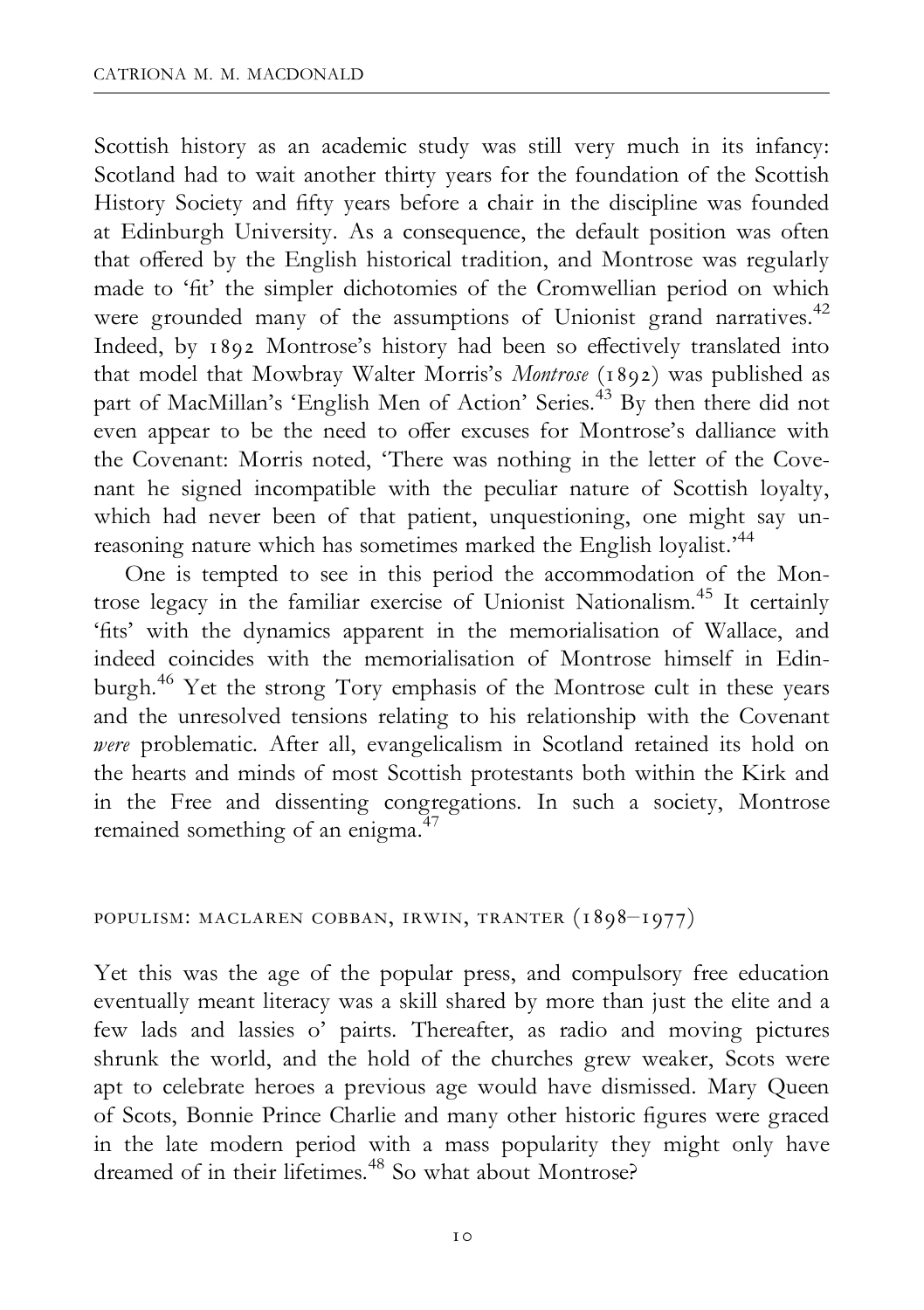Since the 1890s there have been a good number of fictional accounts of the life of Montrose which might usefully be grouped together under the heading of 'populist'. One of the first was James Maclaren Cobban's Angel of the Covenant (1898).<sup>49</sup> The Aberdonian Cobban – a former minister, a journalist and the author of a four-volume history of Lord Roberts ^ had intended the  $Angel$  to be the first of a trilogy based on the life of Montrose, yet he died in 1903 before this aim could be realised. As a consequence, this novel stops at the point at which Montrose's loyalty to the Covenant is at its most secure: for that reason alone, it is worthy of study. And yet, of all the novels so far encountered, this one pushes history to its limits, and then some. At the centre of the tale is Montrose's fictional 'rescue' of his sister, Katherine, in France from the clutches of her brother-in-law John Culquhoun of Luss. Needless to say, such a scenario is not supported by any historical evidence at all, nor are there any grounds for believing her sensational self-sacrifice at the climax of this novel has any basis in fact. Nor is there any evidence that the  $Angel$  of the title, the beguiling Maudlin, whose flirting and feisty character attracts the attentions and loyalties of many of the Scottish nobility, ever existed. Cobban, however, does not let that get in the way of a good story. Montrose shines here as an eloquent swashbuckling hero, but little more. Reviews at the time regretted that Cobban seemed to have alighted on the least brilliant period of Montrose's life, and, while acknowledging the novel's entertainment value, noted that Cobban's Montrose was 'a poor substitute for the real James Graham'.<sup>50</sup> According to *The Outlook* Montrose's 'high qualities' had to be taken 'mostly on trust'.<sup>51</sup> The Academy was also critical:

The well-meaning, moderate gentleman with a stock of endearing epithets  $-$  surely this is not the whole truth about the mysterious great man, the statesman beyond his time, the melancholy fatalist, the opportunist, the military genius? The subtlest of historical figures fits badly with the historical novel, and such, for all its many merits, we must label Mr Cobban's work.<sup>52</sup>

After the 1890s (save for Neil Munro and John Buchan, to whom we will return) no novelist revisited the story of Montrose until 1931 when James Lorimer published The Red Sergeant. Thereafter, it fell to Margaret Irwin ( $1889-1967$ ), the prolific historical novelist, to re-tell and embellish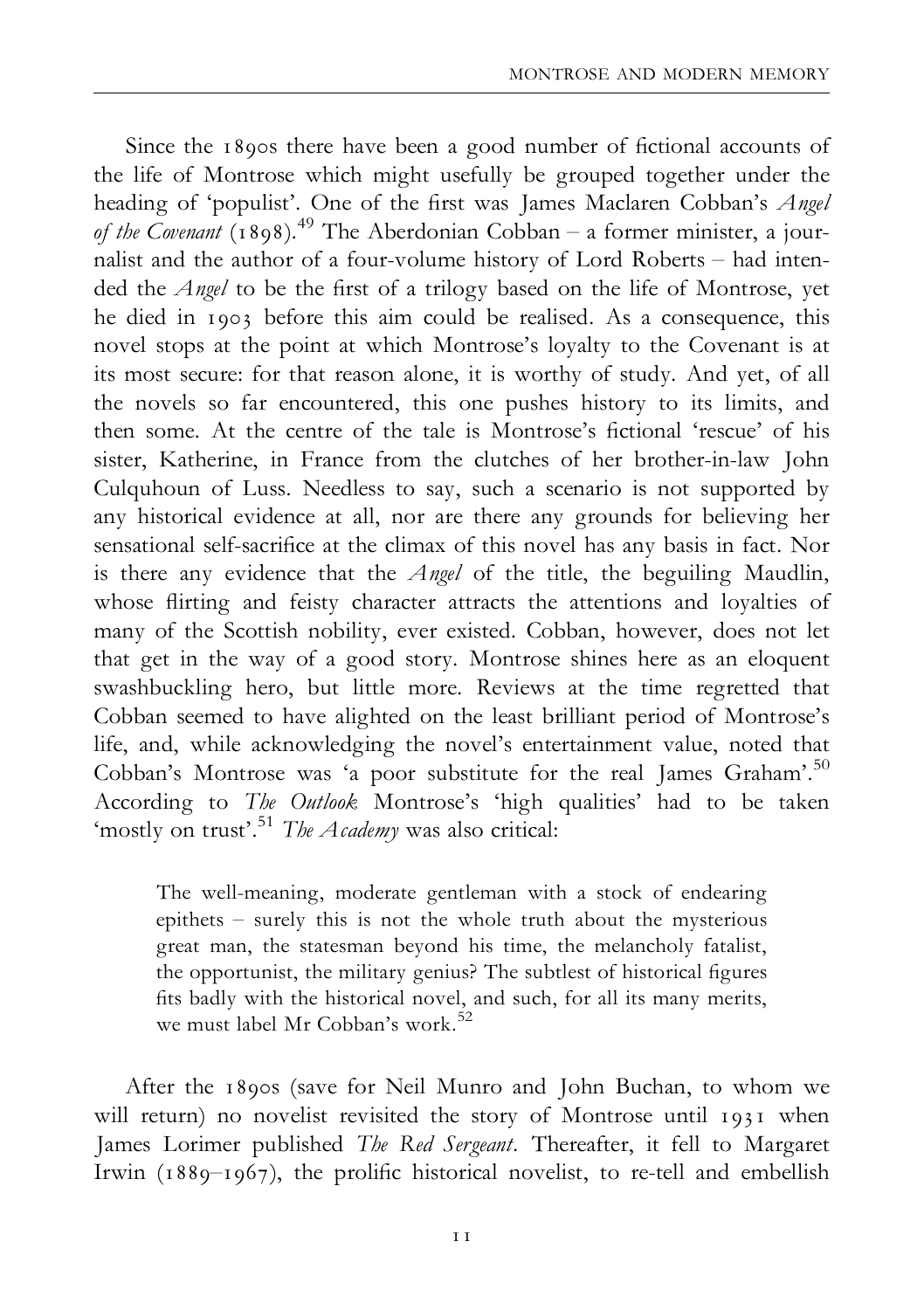the tale for the inter-war reading public in her two novels The Proud Servant (1934), and The Bride (1939). Just as Scott had relied on Wishart, Irwin makes explicit her debt to John Buchan's second biography of Montrose, but she goes well beyond the bounds of that history.<sup>53</sup>

Perhaps it is not surprising that in the age of cinema Irwin's treatment of Montrose would have touches of Hollywood about it. In The Proud Servant, for example, we encounter the first Montrose sex scene when he returns to his wife, Magdalen, from his European tour:

His arms were round her. . . His body was stronger, his shoulders were broader than when he had last so held her; he was now a fullgrown man, and his strength crushed her against him, a blind force, even alien - so long was it since she had felt it, so imperative and furious it had grown, like a gale of wind lifting her, or a wave of the sea overwhelming her; she was lost in it.  $.$ <sup>54</sup>

The death of Magdalen, however, meant that the love interest in Irwin's second Montrose volume had to be found elsewhere. Despite the slimmest of historical evidence linking Montrose and Louise Hollandine of the Palatinate, in The Bride Montrose again is styled as a Scottish Errol Flynn: 'He seized her by the shoulders and shook her hard, then caught her to him and kissed her, both laughing until they kissed again. They seemed suddenly to have known each other for years.<sup>555</sup> Scottish reviewers were respectful of Irwin's story-telling ability in both these novels, but were somewhat unsettled by Irwin's self-confidence in making 'one of the renowned figures in British history the focal point of a work of fiction'.<sup>56</sup> Nearly forty years would pass before another historical novel would be written on Montrose.<sup>57</sup>

Nigel Tranter's, The Young Montrose (1972), and Montrose: The Captain General (1973) might usefully be considered the next contribution to this populist phase. Tranter certainly evokes Montrose's heroic demeanour in these works, but in contrast to Cobban, this Montrose condemns rather than rescues his sister and in contrast to Irwin, this Montrose is more apt to argue with than make love to his wife. The homecoming of Tranter's Montrose is marked by the pent-up anger of Magdalen who has been nursing her wrath to keep it warm over several years: 'Magdalen Carnegie stays at home. A good wife. Dutiful. Waiting. Always waiting. Her husband's pleasure. A dutiful wife, mother of his bairns. Dutiful mother. Waiting ^ since the day we were wed. Bairns ourselves!'<sup>58</sup>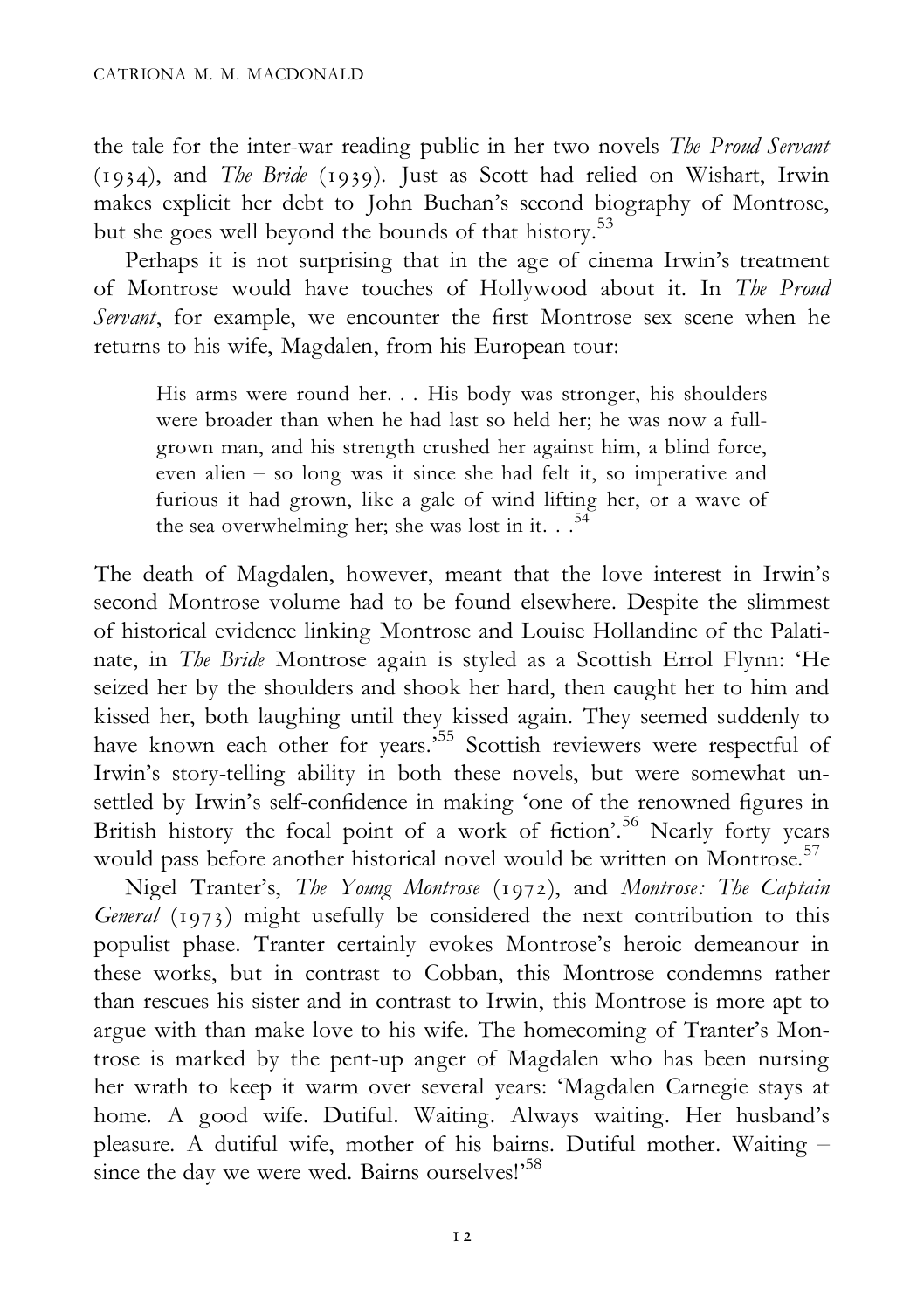This is not the place to offer a critique of Nigel Tranter's contribution to Scottish literature and history, save to say that a closer reading of his works reveals a far more complex legacy than conventional caricature might first imply, and the coincidence of such bestselling publications with the resurgence of Scottish nationalism in the 1970s is worthy of further study.<sup>59</sup> For our purposes here, however, they, alongside works such as those of Cobban and Irwin (and also popular histories such as that of Max Hastings in 1977) serve to mark the emergence of a popular heroic narrative that earlier nineteenth-century novelists had eschewed, and the popular disavowal of the once-dominant Presbyterian critique of Montrose in the popular consciousness.<sup>60</sup> They are not simply latter-day bodice rippers, they are not simply bad history: rather, they are indicative of the ways in which Montrose's legacy was shaped by social and cultural changes that had more to do with Scotland in the twentieth century than any intrinsic truth about the seventeenth century.

#### maturity and subversive intent: munro, buchan, mcilvanney, JENKINS  $(1898 - 2003)$

It should not surprise us to find that, running alongside an emergent popular heroic image of Montrose, there was a more complex historiography and a more self-consciously literary treatment of the man and his legacy. In the final fictional works considered here, it is clear that some authors over the course of the last one hundred years have employed Montrose's story to elucidate important arguments concerning national identity, ethnicity, class, war, faith and gender in ways that serve to question contemporary values as much as historic judgements, and reflect an increasingly mature engagement with history in our literature.

The novels of Neil Munro (John Splendid, 1898), John Buchan (Witchwood, 1927), and Robin Jenkins (Lady Magdalen, 2003), and the unpublished (and  $-$  to date  $-$  unstaged) play of William McIlvanney (Montrose: A Play,  $c.1960-75$ ) highlight the ways in which Scottish authors over the course of the twentieth century became increasingly sceptical about a singular rendering of national identity.61 Certainly, a case could be made that this was also true of Scott (there is even evidence for it in  $A$  Legend of Montrose), but the novelists of the twentieth century offered more radical readings,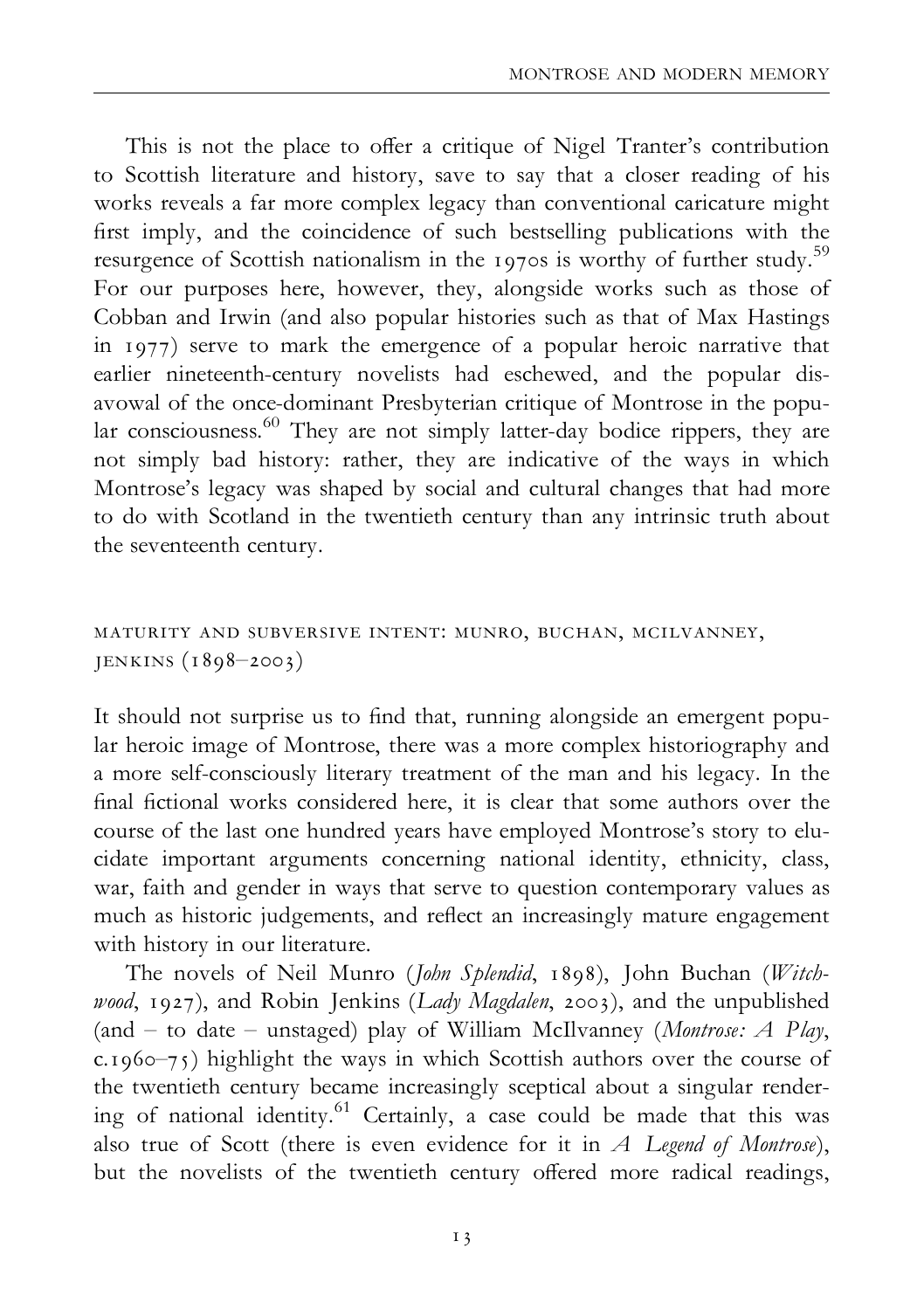and rejected the salve of unionism that Scott employed to reconcile internal differences

Munro's principal contribution to this evolving discontent with narrow appreciations of Scotland is most clearly evident in his foregrounding of the Highland perspective on the wars of Montrose.<sup>62</sup> In Munro's Scotland, Inneraora (Inveraray) is the metropole; Campbell is the king; and the hills of Argyll, Appin and Lochaber the principal battleground. The 'other' for these Scots are Scots of opposing clans, or the commercially attuned Lowlanders whose breeches and language epitomise their alien presence.<sup>63</sup> There is little that binds them as Scots, nor is there a simple dichotomy of Highland and Lowland: following the Royalist attack on Inneraora, John Splendid is sceptical about the mettle of the Dumbarton troops that form part of the Covenant ranks, but he also refers to the MacDonalds and the Stewarts as 'banditti'.<sup>64</sup> The fight here is a local one, bound by ridges and straths as much, if not more so, than by honour, principle and nationality.

In similar fashion, while Buchan's Montrose does not hesitate to align himself with the 'free people of Scotland'<sup>65</sup>, *Witchwood* is firmly rooted in the Borders landscape and the rural community which the Rev. David Sempill serves. One might proffer that it might be styled as Scotland in miniature, but Buchan offers us too many glimpses of other Scotlands for that idea to be convincing: there is the formal Scotland of institutional Edinburgh, the Scotland whispered of in rumours from 'the north', and - on Sempill's doorstep  $-$  the Scotland of the pagan woods that exists as powerfully in the minds of his congregation as the Scotland of the Kirk. This is a Scotland divided against itself.

When we come to Jenkins, this tendency to question the extent to which we are dealing with a drama of Scottish nationhood is at its most acute. Indeed, a striking feature of Jenkins' Lady Magdalen is the infrequency of his references to Scotland, and to collectivities and identities other than those defined by class, gender and region. Magdalen  $-$  the wife of Montrose, whom one might approach as the personification of Scotland, a Scotia, if you will  $-$  repeatedly disavows the principles claimed by her husband. At one point she implores him:

You think, James, you and the Earl of Argyll and the Earl of Rothes and the King and my father and Mr Henderson and all the rest of you are making the history of our country with your argu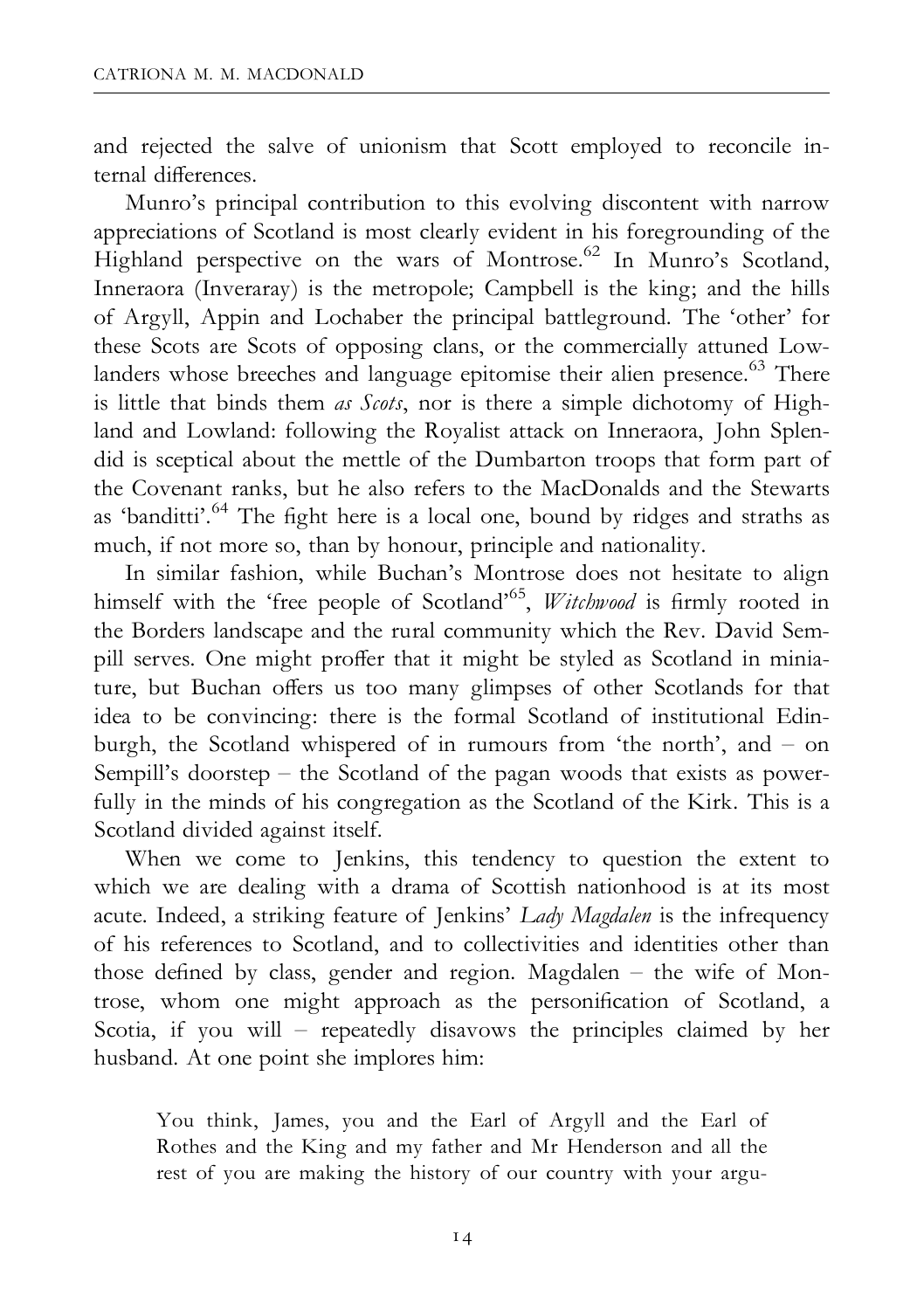ments in Parliament and your wars but it is not so. What you are all doing is wasteful. It bene¢ts no one. You do not build up, you break down, you destroy. Scotland is a poor country, but it is you, all of you, with your quarrels and wars, who have made it poor and who keep it poor.<sup>66</sup>

The identification of internal differences  $-$  while admittedly less acute in McIlvanney's  $Montrose - is enhanced in all four works by reflections on$ ethnic divisions within the British Isles.<sup>67</sup> Again, one might suggest that in this all four authors were anticipated by Scott and Hogg who make much of the alien qualities of the Irish troops deployed by Montrose. Yet in this regard all four modern authors move beyond the demonization evident in the earlier works to a more nuanced appreciation of the intrinsic humanity of these soldiers and the women who follow and ¢ght alongside them. McIlvanney's play foregrounds this theme, by beginning with a bawdy exchange between two prison guards who discuss the legitimacy of the rape and murder of Irish women. It is clear that these women were suffering as a result of the war ('she had fed for weeks on nothing but heather and Highland air'), but their humanity was compromised in the eyes of staunch covenanters by their ethnicity ('the reek of their blood was incense in the nostrils of the Lord').<sup>68</sup> Yet, in *John Splendid*, even to Elrigmore (fighting on the Campbell side) the Irish are a 'good humoured' bunch that compare favourably with the men of Athole: 'they cracked jokes with us in their peculiar Gaelic. . . [that] soon becomes as familiar as the less foreign language of the Athole men, whose tongue we Argiles find some strange conceits in.'69 Indeed, elsewhere Elrigmore admits that 'the blood is the same in both races', and  $-$  more prosaically  $-$  'between the savage and the gentleman is but a good night's lodging.<sup>70</sup>

Again, in both Witchwood and Lady Magdalen the respective authors are careful to align only those at odds with their principal protagonists with a damning indictment of the Irish.<sup>71</sup> After the battle of Philiphaugh, for example, David Sempill encounters an injured Irishwoman: 'Her face was emaciated and of an extreme pallor, her shrunken breast heaved convulsively, and there was blood on her neck.<sup> $72$ </sup> A drunken covenanting trooper, on calling her an Irish bitch, is chastised by Sempill in no uncertain terms. In similar fashion, on hearing that the Irish 'love slaughtering people', Jenkins' Magdalen asks 'have they not got wives and bairns too?'<sup>73</sup>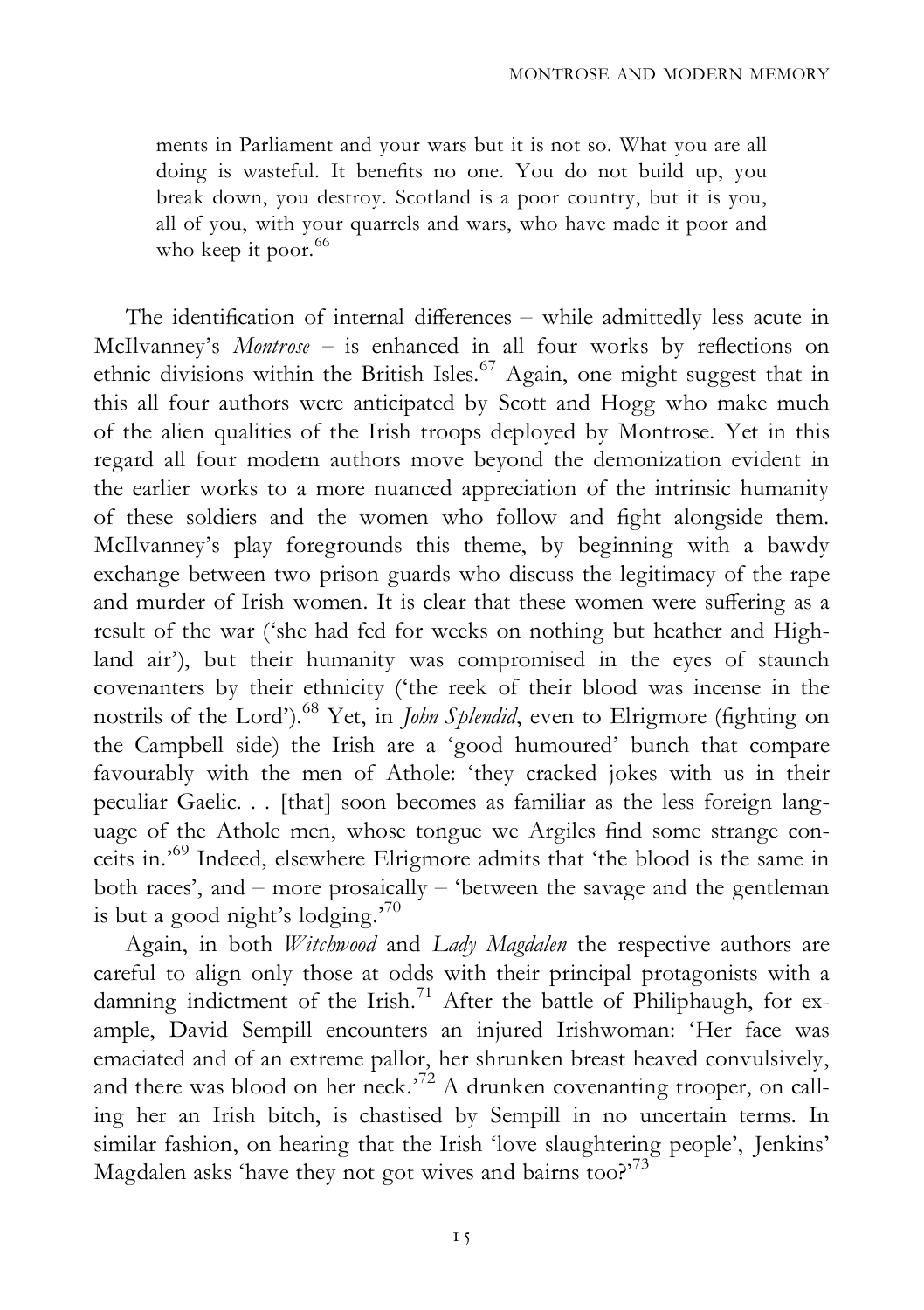It was not until 1937 that an account of the wars of Montrose would be told in fiction from the Irish perspective. Maurice Walsh's And No Quarter offers – as its subtitle details – a Chronicle of the Wars of Montrose as seen by Martin Somers, Adjutant of Women in O'Cahan's Regiment. Instead of Philiphaugh as the rout of an alien force, Walsh's Irish troops are resilient: 'One brief year ago we had been a ragged handful in imminent danger of throat cutting, and we had made that year the compass-time of a legend that will go down all the years undimmed in glamour. We could make another year like it.<sup>74</sup> Here the Irish claim their role in a traditional heroic narrative that other popular works tend to reserve only for gallant cavaliers.75 Indeed, all the authors that form the principle focus of these latter paragraphs have much to say about how distinctions of class and status reveal a counter narrative in the tale of Montrose.

For Munro, the contrast in the fortunes of the people of Argyll is clearly evident in Inneraora itself:

If the burgh was dull and dark, night after night there was merriment over the drawbrig of the castle. . . . I went up with a party from the town. . . finding an atmosphere wondrous different from that of the cooped and anxious tenements down below. Big logs roared behind the fire-dogs, long candles and plenty lit the hall, and pipe and harp went merrily. . . . Venison and wine were on the board and whiter bread than the town baxters afforded. . .<sup>76</sup>

As the elite celebrate, however, Montrose is poised to attack. Within hours, refugees flee from the town as dirk and sword clash on the streets and in the closes. Inneraora is put to the torch as Argyll flees to Edinburgh.

Class certainly informs the way in which characters experience and contribute to the tale of Montrose, breaking the easy dichotomy of Royalist and Covenanter by interjecting horizontal divisions across both warring parties. This is most acute but also very subtly handled in Jenkins' Lady Magdalen. Magdalen early on observes that 'Governing was like playing chess: the pieces were of flesh and blood but they were to be moved about as if made of wood or ivory, without emotions, hopes, joys and sorrows of their own.' Similarly, the much celebrated good manners of Montrose are exposed for what they are: 'James her husband, so courteous to those beneath him in rank, nevertheless took it for granted that their proper place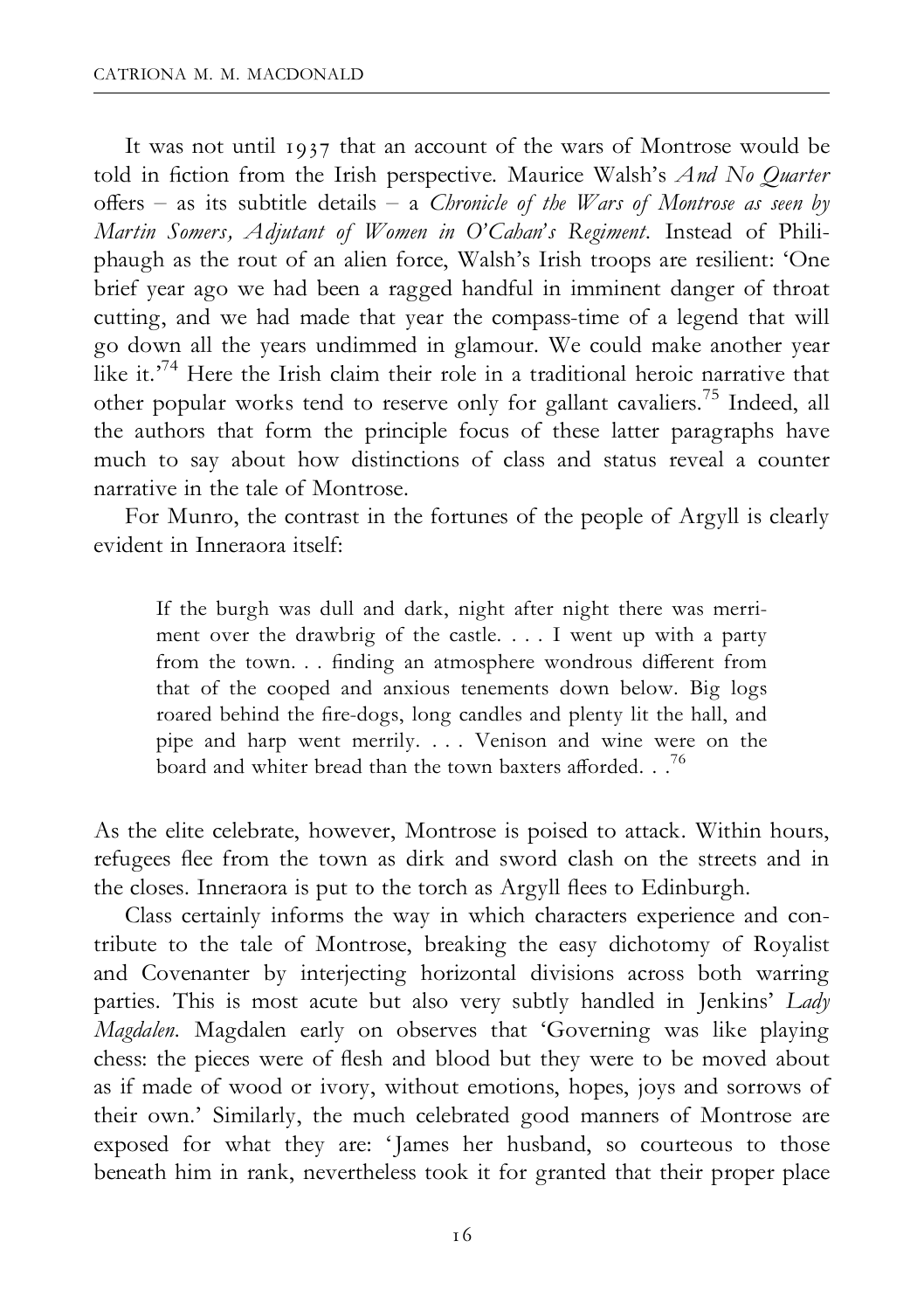was beneath him.' Yet divisions here are not simply of an 'us and them' nature. Mrs Witherspoon, a servant in the Graham household, we hear 'believed strongly in rank, not only because God had ordained it, as the Kirk taught, but also because she considered herself above all the other servants in the house.' Indeed, attempts to bridge the gap between Lady and maid come to little. Another servant, Janet, is relieved when Magdalen excuses her from sitting with her mistress: 'She needed to be with her own kind, in surroundings fit for them and for herself.' In part 'knowing your place' is strongly attributed to the role of the church. Janet reminds her mistress that 'The Children of Israel in the wilderness werena' comfortable.' But more than that, the Scotland depicted by Jenkins is so broken along both vertical and horizontal lines and riven by competing interests, all claiming to speak for the people, that unity and consensus are impossible. In Jenkins' Scotland heroism is not of the type that wins battles, but is inherent in the humanity that survives conflict, in a 'different kind of courage'.<sup>77</sup>

Given the cost to Scotland of the imperial encounters of the nineteenth century and the total warfare of the twentieth century, perhaps it is not surprising to find that all four authors raise questions about the extent to which war and the remnants of a chivalric code ought to be celebrated. For all John Splendid's courage, Munro is clearly uneasy (far more uneasy than Scott) about the role of the mercenary soldier in Scotland's past, and the ways in which the claims of a martial culture serve to limit other facets of Scottish identity.<sup>78</sup> '[B]ooks, books' exclaims Splendid, 'the curse of the Highlands and every man of spirit. . . for four generations court, closet and college have been taking the heart out of our chiefs.' The Provost of Inneraora's daughter, however, offers an alternative rendering of the Highland condition: 'Here are the fields, good crops, food and happiness for all, why must men be ¢ghting?' Elrigmore's retort that 'We are children of strife', and that 'we have been at it from the birth of time' is, by contrast, lest than convincing.79

The anti-war message is clearest in Jenkins' Lady Magdalen. This is hardly surprising. Jenkins was a conscientious objector in the Second World War. Like Munro, the most critical anti-war perspectives emerge through characters associated with the domestic realm. Magdalen is certainly the most obvious carrier of this message. Jenkins writes: 'Magdalen thought of the women whose husbands would be in [James'] army, thousands of them. Many of those husbands would be killed or wounded and their wives too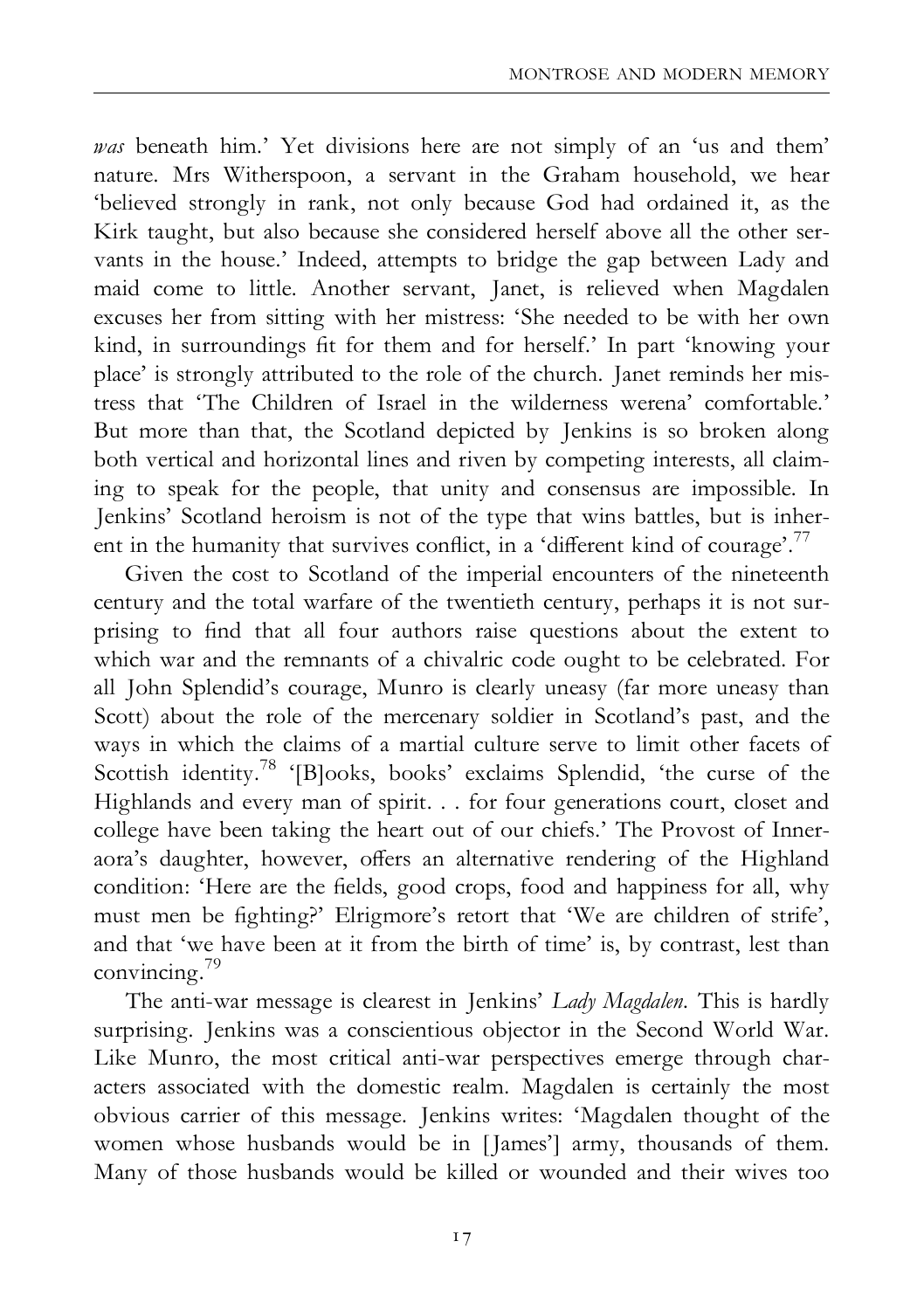would have to be reconciled to a lifetime of unhappiness through no fault of their own.' Magdalen's misgivings about war infuse her deteriorating relationship with her husband, as she accuses him of perverting their sons by encouraging them to believe that 'war, that killing people, is glorious.' To her, the local dominie contributes more to the country than her husband, the King's Lieutenant, and she wishes that he had won fame 'as a poet rather than as a soldier'. In this she may have a point. Scotland's future after 1650, if Enlightenment scholars are to be believed, was more the outcome of 'Improvement' that valour. It is a point made most convincingly in the character of the successful farmer, Graham of Braco, who is mocked by Montrose's fellow cavaliers and told to 'look after your bonny black cattle'.<sup>80</sup> The future, as we know, was with Braco rather than Montrose, with commerce rather than killing, particularly when dressed up as chivalry. It is hauntingly anticipated in McIlvanney's Montrose when, in Act Three, Montrose walks the hills: 'I talked with a shepherd. About sheep and the weather. The things that matter.<sup>81</sup>

Buchan's position, perhaps predictably, is more ambivalent. By the time he wrote *Witchwood* he had worked with Lord Milner on the reconstruction of the Transvaal following the Boer War, had been Director of the Ministry of Information during the Great War, and in 1918 had published The Battle-Honours of Scotland, 1914–1918. In Witchwood, Buchan, however, holds the military action at one remove from the tale of David Sempill: the reader is only intermittently faced with the consequences of warfare, and often only second-hand, in the tales told by commentators from outwith the community. Interestingly, however, both John Splendid and Witchwood end with central characters leaving Scotland for wars on the continent which - if it speaks for anything  $-$  certainly points to the futility at the heart of conflict. Mark Kerr  $-$  a mercenary soldier in Montrose's army, concealed and looked after by Rev. Sempill  $-$  is the character that best illustrates Buchan's approach to how war affects Woodilee. It is he who consoles Sempill when Katrine is taken by the plague, and it is he who speaks to the people following Sempill's excommunication, blaming the Kirk for the warfare that had cost Scotland dearly. To Mark Kerr, both ministers and congregation were 'fools bemused with Jewish rites which they did not comprehend'. 'It's nothing but a bairn's ploy' he declares, 'but it's a cruel ploy, for it has spilt muckle good blood in Scotland.'82

The sleight of hand that passes the blame for the fight to the faith that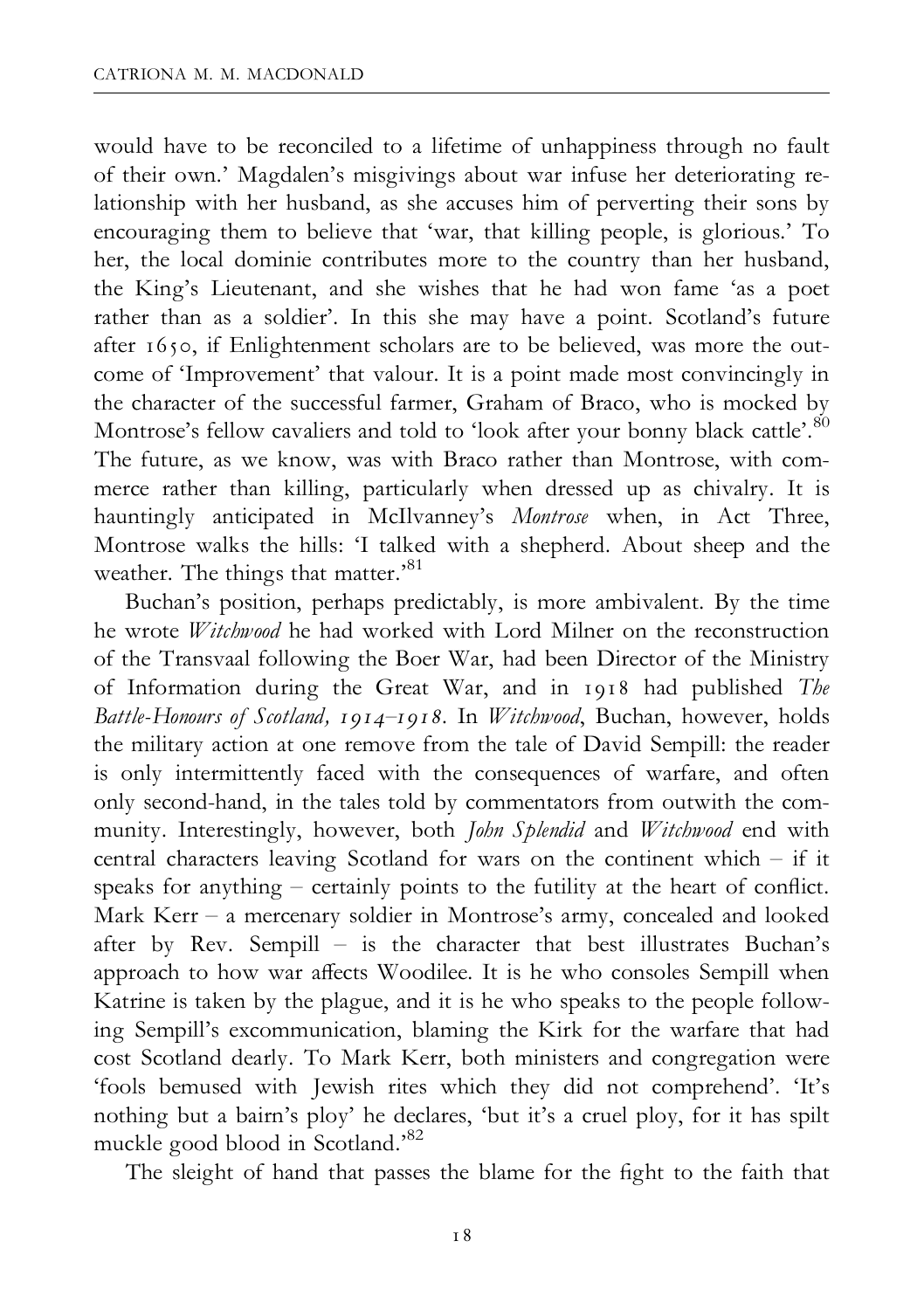occasioned it is not entirely convincing, but it does serve to bring to light what would be lost if there was nothing worth fighting for, and the type of Scotland that would emerge if all its swords were beaten in to ploughshares. At one point, even Rev. Sempill  $-$  a man almost defined by his learning in the early stages of the novel  $-$  declares: 'Not for the first time in his life he wished that he had been a soldier. He was striving against folly and ignorance, blind prejudice, false conventions, narrow covenants. How much better to be fighting with armed men!'<sup>83</sup>

All four authors are sceptical of the faith that led to war in Scotland in the seventeenth century: in that they have much in common with Hogg in particular. Beyond the settling of local scores, the motives of both Covenanting and Royalist forces and their leaders are unclear. Munro himself plainly condemns 'session-made morality' and at times appears to put more faith in Highland superstitions and the prophecies of the Black Dame.<sup>84</sup> Nevertheless, the Rev Gordon  $-$  the only minister depicted in the novel  $-$  is sketched with some compassion, alternately lampooned and respected, as when he makes the Earl of Argyll 'writhe to the flame of a conscience revived' after Inverlochy.85 Munro leaves us in do doubt that John Splendid's view of Gordon as a 'plain, stout, fozy, sappy burrowman, keeping a gospel shop' is not to be condoned.<sup>86</sup> There are no straightforward villains of the piece. Even Montrose himself is judged favourably by the Covenanting forces: he proves a gallant host to prisoners of war and lets them go before battle commences, he walks with his infantry to the field of battle, and  $-$  like them  $-$  eats nothing but brose on the eve of Inverlochy. Clearly, we are light years away from Wodrow. And it is a state of affairs reaffirmed in McIlvanney's play, where Montrose reflects on the legacy of the Reformation: 'We gave them the bible and said, free yourselves with this. (Pause.) But is this freedom? You're building a nation in bondage. You're forging a shackle from every verse of the bible.'<sup>87</sup>

Jenkins too is dismissive about the idea that the wars have anything to do with religion, or that the Scottish Kirk is something of which to be proud. Yet, unlike McIlvanney, he is sceptical throughout about Montrose's motivations, and reflecting on the principle of bishops in the Kirk, Magdalen speaks for her author when she considers it the 'most absurd reason for men to kill their fellow men'. The power of the church is clear, however, throughout the novel: Magdalen's brother warns her that 'No one can prevail if he has the Kirk against him. Your James has been excom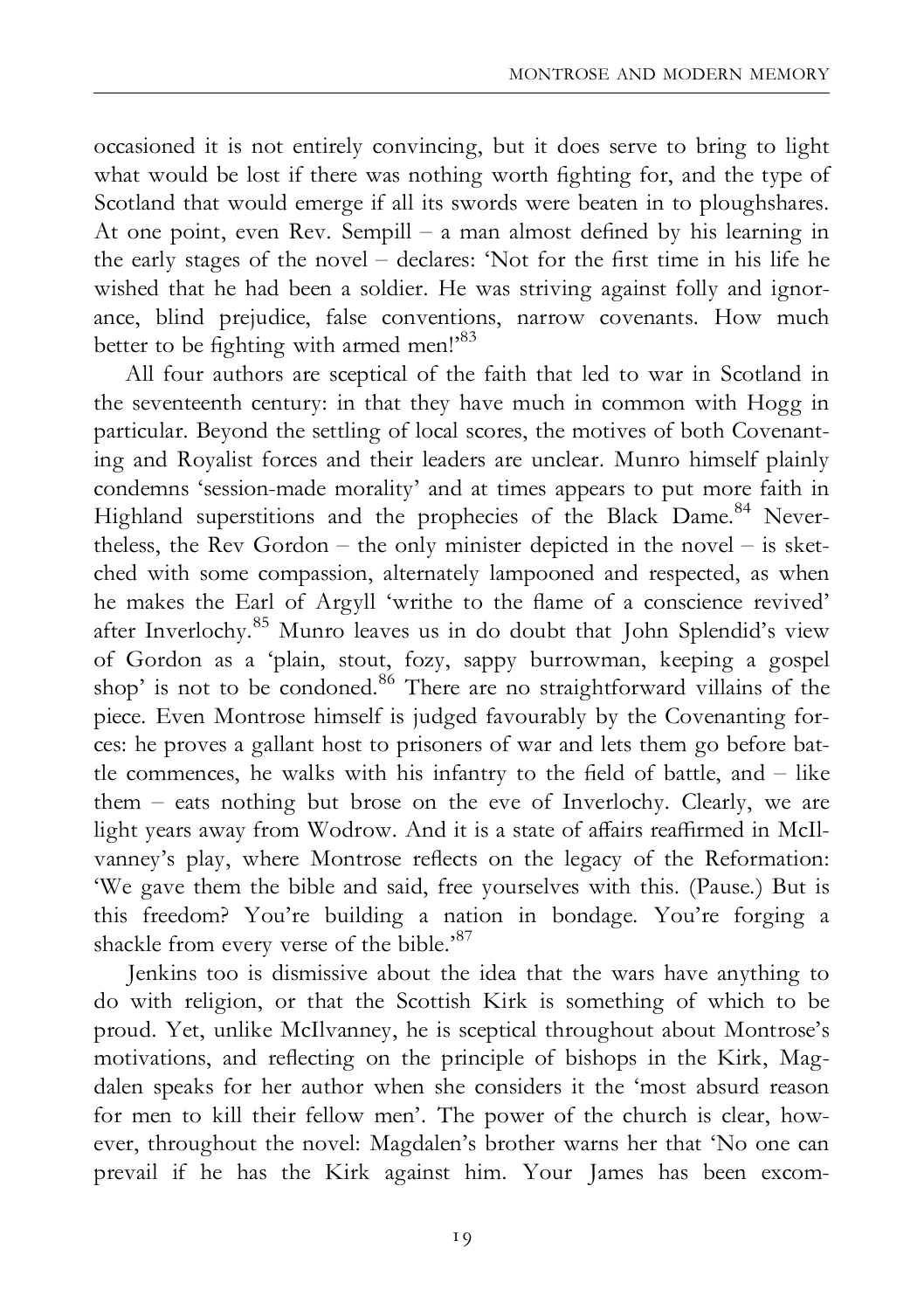municated. He is doomed. . .'. The Rev Henderson's words on the death of her son are no more consoling: 'It had to be remembered. . . that he had died while in the service of the anti-Christ: it would be entered against him in the celestial ledger, for the Lord demanded His due. However, since he had been only fourteen and was under the malign influence of his father, the traitor-rebel, God would make allowances.' Despite the protestations of Henderson, however, Jenkins' Montrose speaks nothing of faith. He credits fate rather than God for his glorious destiny, and is considered little more than an ambitious upstart by those with whom Jenkins would have us have some sympathy.<sup>88</sup>

In *Witchwood*, however, Buchan places religion at the heart of his narrative. Hyprocisy, intolerance and extremism are the motor forces that shape David Sempill's story. A minister of the Kirk, his fights - unlike Montrose's  $-$  are in the realm of biblical precedent and morality. For all that, however, Buchan encourages us to draw comparisons between the two men: Montrose in the guise of a servant early on describes himself as an 'elder of the Kirk', and indeed, David is immediately drawn to Montrose: 'There was a compelling power in that quiet face, and he was strangely loth to part from it.'89 In contrast to the Montrose of Munro and Jenkins, Buchan's Montrose (the template for McIlvanney's character) is depicted as a man of faith.<sup>90</sup> He suggests that both he and Sempill desire a 'pure doctrine and a liberated Kirk', but is fearful that Scotland's sovereign was fast becoming 'King Covenant' rather than 'King Jesus'. (In similar fashion, McIlvanney's Montrose accuses Argyll of following his zeal 'far beyond God or Scotland's purpose. You served your own ends.<sup>'91</sup>)Instead of tyranny, Buchan's Montrose preaches tolerance, and is given scope by his author to clearly enunciate his political philosophy. This Montrose is not the waverer of Wodrow nor the simple royalist of Napier. Rather, even when in the service of the King Charles, he declares: 'I am for the Covenant.' In this scenario it is Scotland that has deserted the values of 1638 rather than Montrose: it is Scotland that has, as it were, changed sides. David Sempill's fight against an erring congregation and the authoritarianism of the local Presbytery echo Montrose's frustrations with the irresolute Scottish populace on the one hand and the machinations of court on the other. But it takes time for David to see this: he struggles with 'an unregenerate admiration for... Montrose', but at the same time acknowledges him to be 'a son of Belial'.<sup>92</sup> Ultimately, we measure David's self-knowledge by his growing doubt in the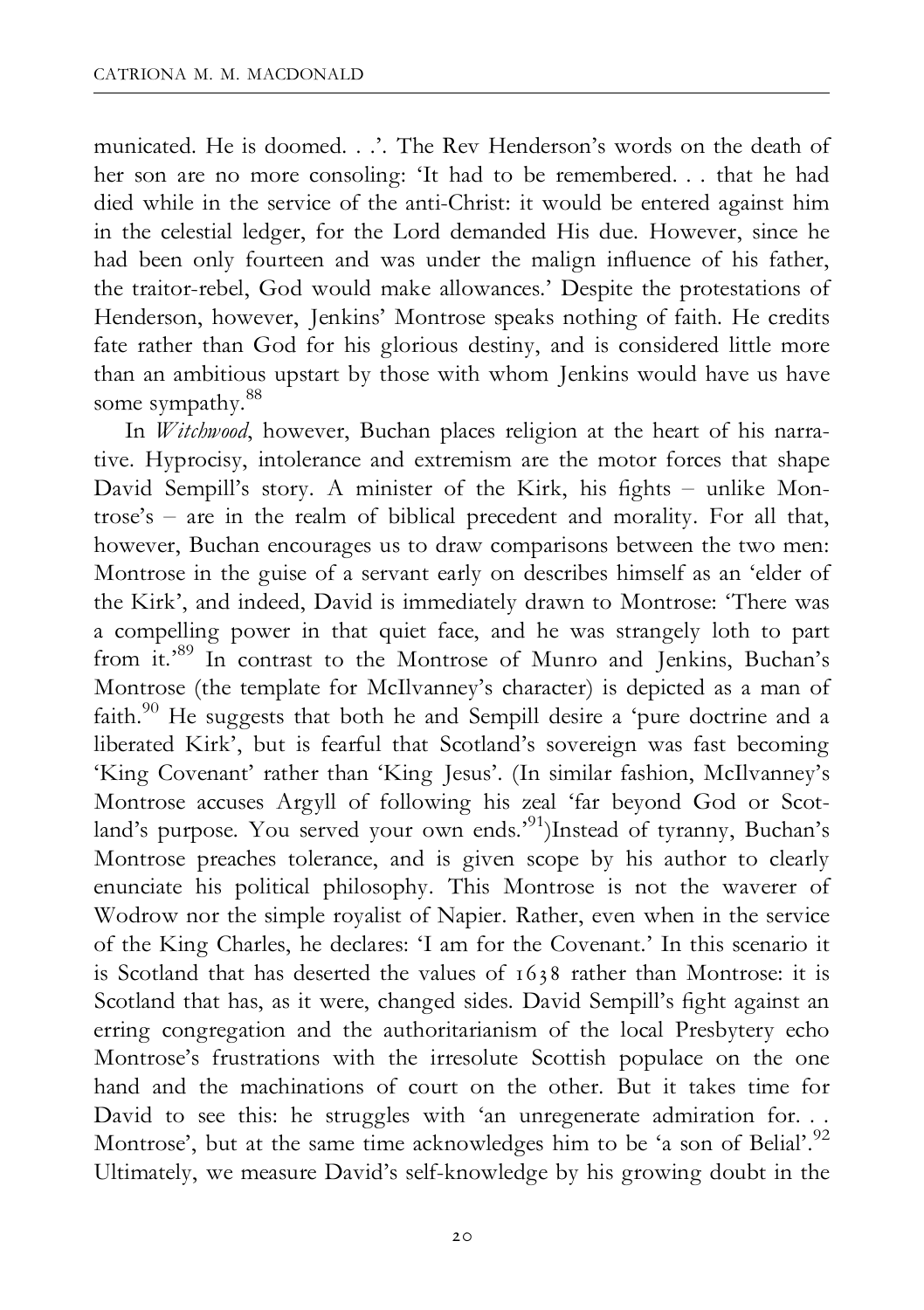Kirk's authority and his growing love for Montrose. That for both this is ultimately realised in tragedy, is in effect Scotland's tragedy, according to Buchan. After Phliphaugh David Sempill recalls his last sight of Montrose and reflects that the Marquis 'would continue to hope manfully though his neck were on the block.<sup>93</sup> The ultimate achievement of both men – if one  $\cos$  call it that  $\sin$  is self sacrifice.

This is a theme paralleled in Jenkins' characterisation of Montrose's wife, and was anticipated in McIlvanney's play, where Magdalen addresses her husband thus: 'You are denying your family for the sake of yourself'.<sup>94</sup> For Jenkins it is Magdalen, rather than her more famous husband whose 'different kind of courage' alerts us to a gendered reading of the Montrose narrative. The historical record tells us little about her beyond her ability to conceive and deliver Graham heirs, and even in this regard Jenkins offers as a subversive reading as ultimately it is the exhaustion of pregnancy and the trauma of childbirth  $-$  the ultimate creative process  $-$  that kills her. From the beginning, she is described in terms of qualities more commonly attributed to her husband: even he acknowledges her 'steadfastness, loyalty and devotion', though she herself suspects her chastity and docility were as attractive to James, whom she considered to be more in love with ideas than his young bride. Jenkins is explicit  $-$  even rather clunking at times  $-$  in his constant reminders of how society at the time restricted Magdalen's ability  $-$  indeed any woman's ability  $-$  to live a life as free as that of her husband. But more than this, the author's searching exploration of Montrose's relationship with his wife throws up aspects of his character in subtle ways that  $-$  one suspects  $-$  required a twenty first century perspective to become apparent. On his wedding night this Montrose asks his wife, 'So you know what has to be done?', and reflects 'One might have thought that God in His omnipotence might have devised some other way, not so repugnant. Less like animals, I mean.' Magdalen's mind drifts: 'She had seen a bull in the field affectionately licking a cow before mounting it.' In the end their love making 'was more of an attack than an act of love.' The 'romantic hero' in Jenkins novel is seen as a cold and contrived young man whose poems are 'full of neatly worded compliments but empty of true insights', whose talk of honour, duty and loyalty is repeatedly punctured by his wife's more penetrative sensitivity, and who embarks on a bloody war as a 'noble crusade', paying more attention to his attire than the fate of his troops.<sup>95</sup> Reflecting on Montrose's verse, Magdalen  $-$  Jenkins' Scotia  $-$  sees clearly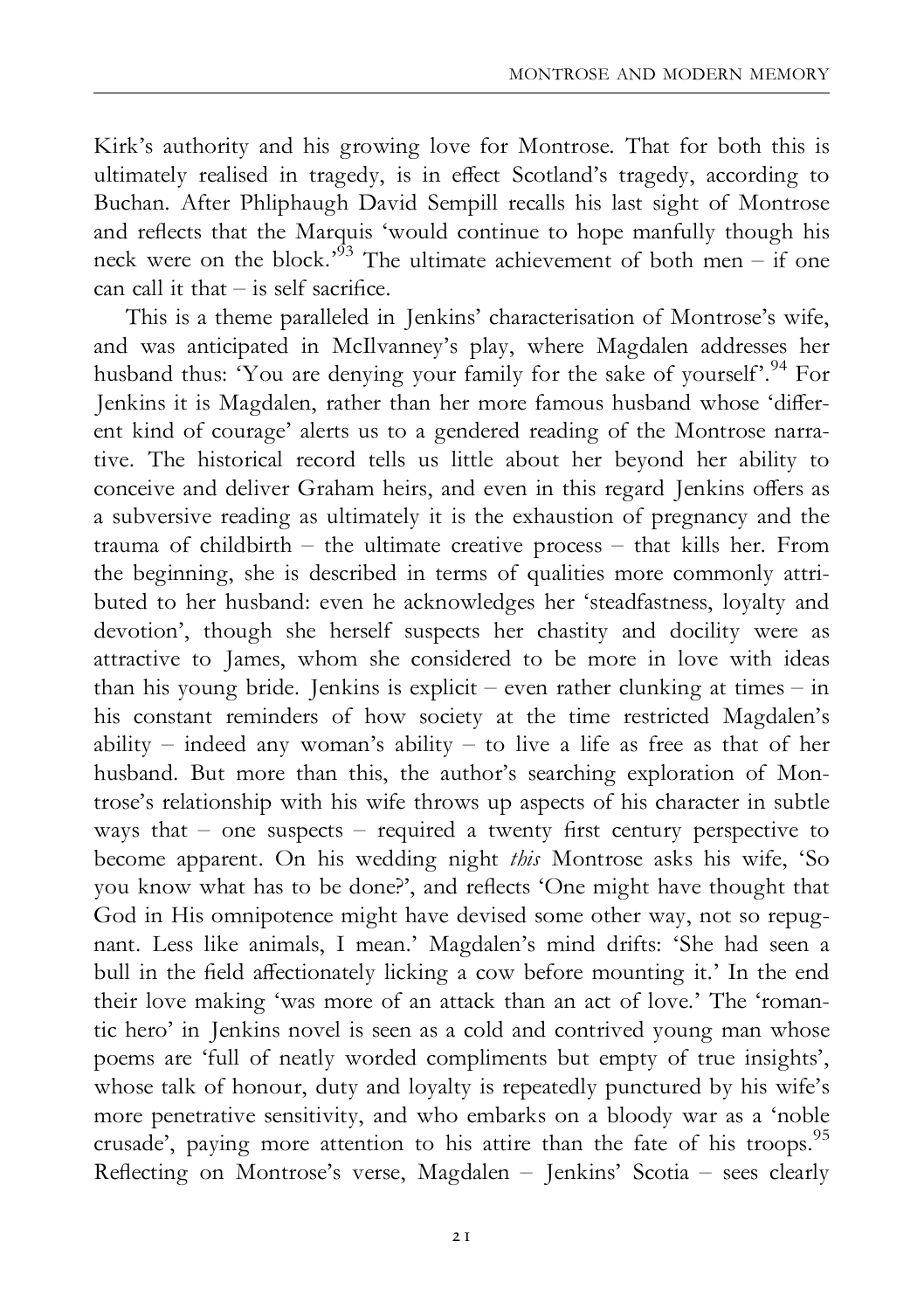the inhumanity of what others might style idealism, and the full cost to both Scotland and herself of Montrose's 'noble ways'.

| But if thou wilt be constant then      | She pretended             |
|----------------------------------------|---------------------------|
| And faithful of thy word               | addressed to 1            |
| I'll make thee glorious by my pen      | wasn't. It was            |
| And famous by my sword.                | more glorious             |
| I'll serve thee in such noble ways     | mythical emb              |
| Was never heard before;                | believed in; sl           |
| I'll crown and deck thee all with bays | that. Perhaps             |
| And love thee evermore.                | hard enough               |
| Montrose, 'My Dear and only Love'      | ideal, but wha            |
| (n.d.)                                 | could have? <sup>96</sup> |

e pretended that it was dressed to her but of course it sn't. It was addressed to some re glorious creature, the thical embodiment of all he jeved in; she fell far short of It. Perhaps she had never tried d enough to measure up to his al, but what mortal woman

On hearing of his wife's death, Montrose acknowledges that: 'The cruel truth was that, except as the mother of his children, she had never been of much importance to him, and, now that she was dead, even less so.<sup>57</sup> By association, we are left wondering what Scotland actually meant to Montrose, other than a conduit for expressing his personal ambition and abstract principle (Scotia as the necessary politician's help-mate) and the vehicle for the perpetuation of his reputation (Scotia as the necessary bearer of his offspring).

#### conclusion

By foregrounding the themes of national identity, ethnicity, class, war, faith and gender modern novelists have alighted on the complexity of history and both its conservative and subversive functions. They have given us a Montrose of our times, not because they have come closer to revealing any incontestable truth about the man and his times, but because they have used his history to ask important questions of both our past and our present.<sup>98</sup> For all that, Montrose remains an awkward 'hero'<sup>99</sup>, not because he caused division in Scotland and, in literature, sustained alternately puritan and Royalist sympathies, but because Scotland was in any case a divided country and remains one which sustains several national identities; not because he deployed Irish troops against his 'own' people, but because by doing so, he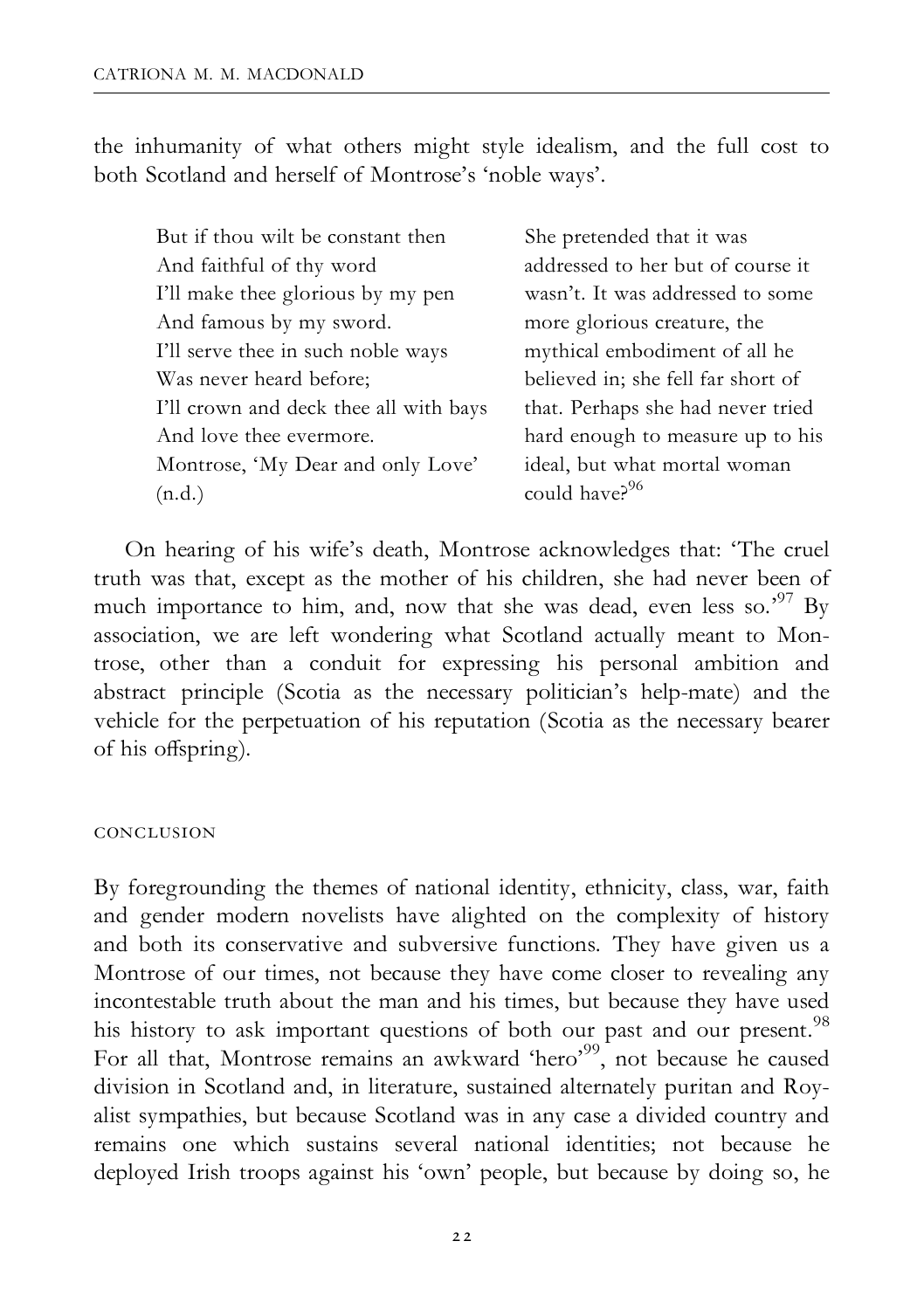highlighted pre-existing ethnic and sectarian hatreds which remain to be reconciled; not because he had an absolute sense of his right to lead, but because modern Scots are now, perhaps, more reluctant to be led; not because he glorified the martial traditions of Scotland, but because many Scots now see the resort to arms as a sign of failure; not because he was or was not a man of faith, but because both ecumenical and secular Scots have come to question institutionalised religion; not because he exemplified the qualities of Renaissance masculinity, but perhaps because we are now less sure of what a modern hero should look like, or indeed if they exist at all.

**Notes** 

- 1 The author wishes to thank Chris Whatley for his comments on a previous draft of this article.
- 2 See, for example, Richard J. Finlay, 'Heroes, Myths and Anniversaries in Modern Scotland', Scottish Affairs 18 (1997), pp. 108-25; Graeme Morton, William Wallace: Man and Myth (Stroud, 2004); Alex Tyrrell, 'Paternalism, public memory and national identity in early Victorian Scotland: the Robert Burns Festival at Ayr in  $1844'$ , *History* 90 (2005), pp. 42^61; Murray Pittock and Christopher A. Whatley, 'Poems and Festivals, Art and Artefact and the Commemoration of Robert Burns,  $c.1844-c.1896'$  Scottish Historical Review 93.2 (2014), pp.  $56-79$ .
- 3 See Robin Bell, *Civil Warrior: the extraordinary life and poetry of Montrose* (Argyll: Luath Press, 2002);
- 4 The authorship of the writings and letters on political philosophy attributed to Montrose since at least the mid-nineteenth century have been the focus of some historical debate. See W. Cunningham, 'The Political Philosophy of the Marquis of Montrose', Scottish Historical Review 14 (1917), pp. 354-69, and - for a revisionist view - D. Stevenson, 'The 'Letter on Sovereign Power' and the influence of Jean Bodin on Political thought in Scotland', Scottish Historical Review 61 (1982), pp. 25-43.
- 5 G. Wishart, Memoirs of the Marquis of Montrose (trans. and ed., Rev. Alexander Murdoch and H. F. Morland), (London: Longmans, 1893), Preface. Published first in Latin, Wishart's memoirs went through several editions and a revised version was published after his death as Montrose Redivivus in 1652.
- 6 Susan Manning, The Puritan-Provincial Vision: Scottish and American literature in the nineteenth century (Cambridge: Cambridge University Press, 1990), pp. 17, 6, 11, 16, 14.
- 7 George Wishart, Memoirs of the Most Renowned James Graham, marquis of Montrose (Edinburgh: Archibald Constable & Co, 1819), p. 2. This was a new edited edition of a translation that appeared in 1756, printed for 'A. Kincaid and A. Donaldson, W. Gordon and C. Wright, Booksellers in Edinburgh; and for And. Walker, Bookseller in Glasgow.'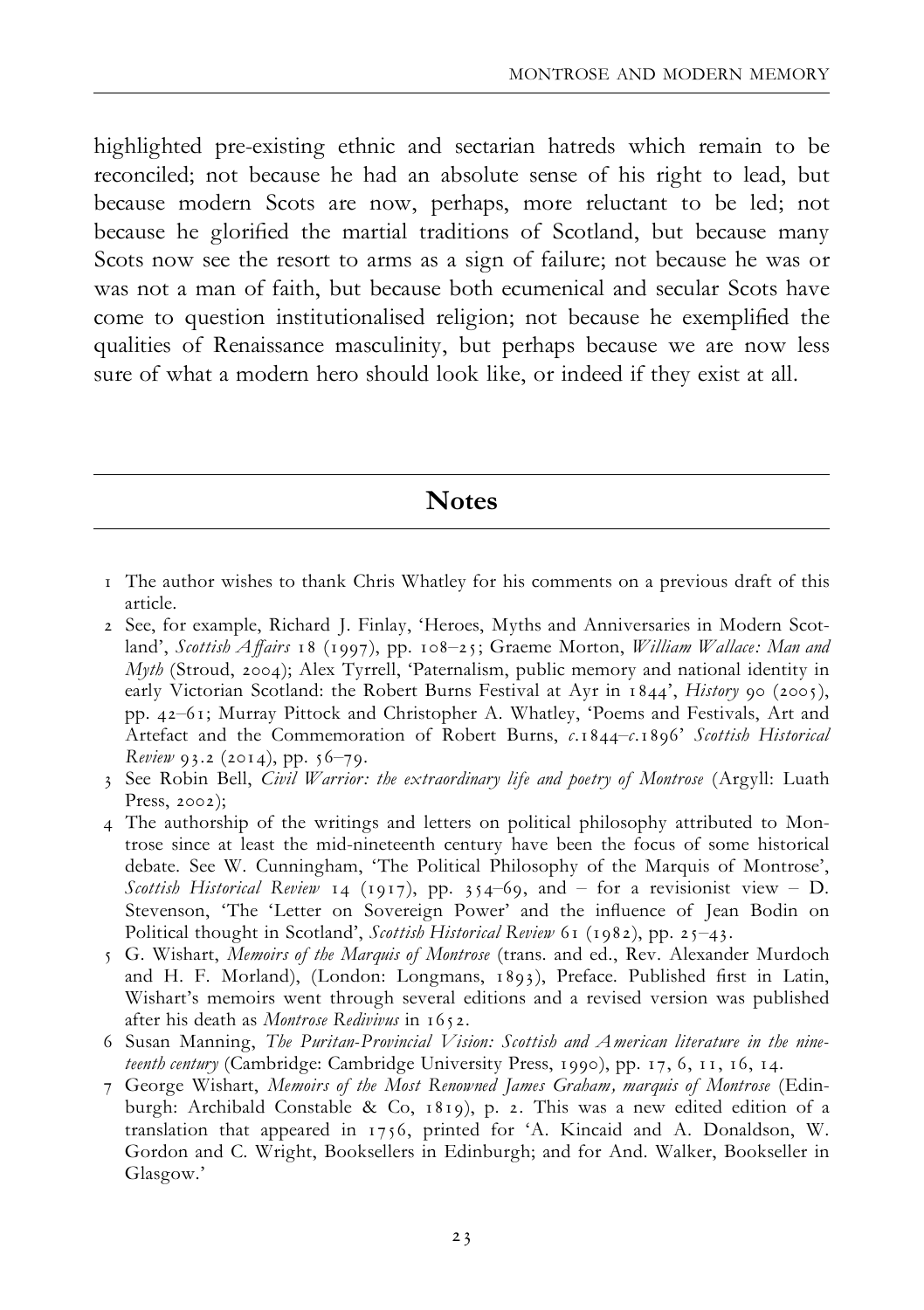- 8 Wishart, Memoirs, p. 15.
- 9 Annie M. Mackenzie (ed.), Iain Luim: Songs of John MacDonald, bard of Keppoch (Edinburgh: Oliver & Boyd,  $1964$ ), pp.  $56-59$ .
- 10 A spirited defence of Macleod was offered in a pamphlet many centuries later: Misses M. L. and E. A. MacLeod and Bee Jay, '3 Centuries of Falsehood Exposed' (Privately published, n.d.).
- 11 Montrose also features prominently in the writing of Niall MacMhurich (d. 1726), bard of Clanranald. See also, 'Account of the Campaigns of Montrose', Edinburgh Annual Register, January 1812, pp. 416-27; George Duncan, 'Some Sidelights on the History of Montrose's Campaigns', Scottish Historical Review 2.5 (1904), pp. 47^52.
- 12 Murray Pittock, The Invention of Scotland: the Stuart myth and the Scottish identity, 1638 to the present (London: Routledge, 1991), pp. 15, 45.
- 13 Wishart, Memoirs, pp.  $21-23$ .
- 14 Robert Wodrow, History of the Sufferings of the Church of Scotland 4 vols (Glasgow: Blackie, Fullerton & Co, 1828 ed.) i. p. 89.
- 15 In 1720, the worst Defoe would say of Montrose was that he had been over con¢dent. Daniel Defoe, Memoirs of a Cavalier (Cambridge: Cambridge University Press, 1922 ed.).
- 16 S. R. Crockett, 'Foreword', in Patrick Walker, Six Saints of the Covenant (London: Hodder & Stoughton, 1901 ed.), pp. vii-viii.
- 17 L. Okie, 'Ideology and Partiality in David Hume's History of England', Hume Studies 11  $(1985)$ , pp.  $1-32$ . Okie notes that 'Hume wrote with a strong Royalist bias and. . . he drew uncritically upon the work of Royalist and Tory historians.' (p. 24)
- 18 Wishart, Memoirs, p. 1.
- 19 Walter Scott, A Legend of the Wars of Montrose (Edinburgh: Edinburgh University Press, 1995 ed.), p. 7.
- 20 It is telling that in Alexander Welsh's study of The Hero of the Waverley Novels, Montrose hardly warrants a mention: A. Welsh, The Hero of the Waverley Novels (Princeton: Princeton University Press, 1992).
- 21 P. D. Garside, 'A Legend of Montrose and the History of War' The Year-book of English *Studies* 4 (1974), pp. 159-71.
- 22 Franz Schubert's 'Lied der Anne Lyle' speaks to the impact of this intriguing character. D.830 (Op. 85 No. 1), 1825.
- 23 Isaac Pocock, The Children of the Mist (Edinburgh: J. Anderson, 1825 ed.).
- 24 Glasgow, Glasgow University Library, Special Collections, Montrose or the Children of the Mist A Musical Drama in Three Acts Founded on the Legend of Montrose, Covent Garden, 14 February 1822.
- 25 Scott, Legend, p. 65.
- 26 Douglas M. Murray, 'Martyrs or Madmen? The Covenanters, Sir Walter Scott and Dr Thomas McCrie', *Innes Review* 43.2 (1992), pp. 166-75; Andrew Lang, 'Editor's Introduction' in Walter Scott, Old Mortality (Boston: Dana Estes, 1893 ed.), pp. ix-xxvii. Scott responded by co-authoring a review of his own work, see: *Quarterly Review*, January  $1817$ , pp. 430-80.
- 27 John Galt, Ringan Gilhaize (Edinburgh: Canongate, 1995 ed.), p. 216.
- 28 Ibid., p. 221.
- 29 Gillian Hughes, 'Introduction', in James Hogg, Tales of the Wars of Montrose (Edinburgh: Edinburgh University Press, 2002 ed.), p. xi.
- 30 In this there is an echo with Colin Milton's appreciation of modern historical ¢ction: 'The central ¢gures in the post-Scott tradition are, in the main, ordinary, unexceptional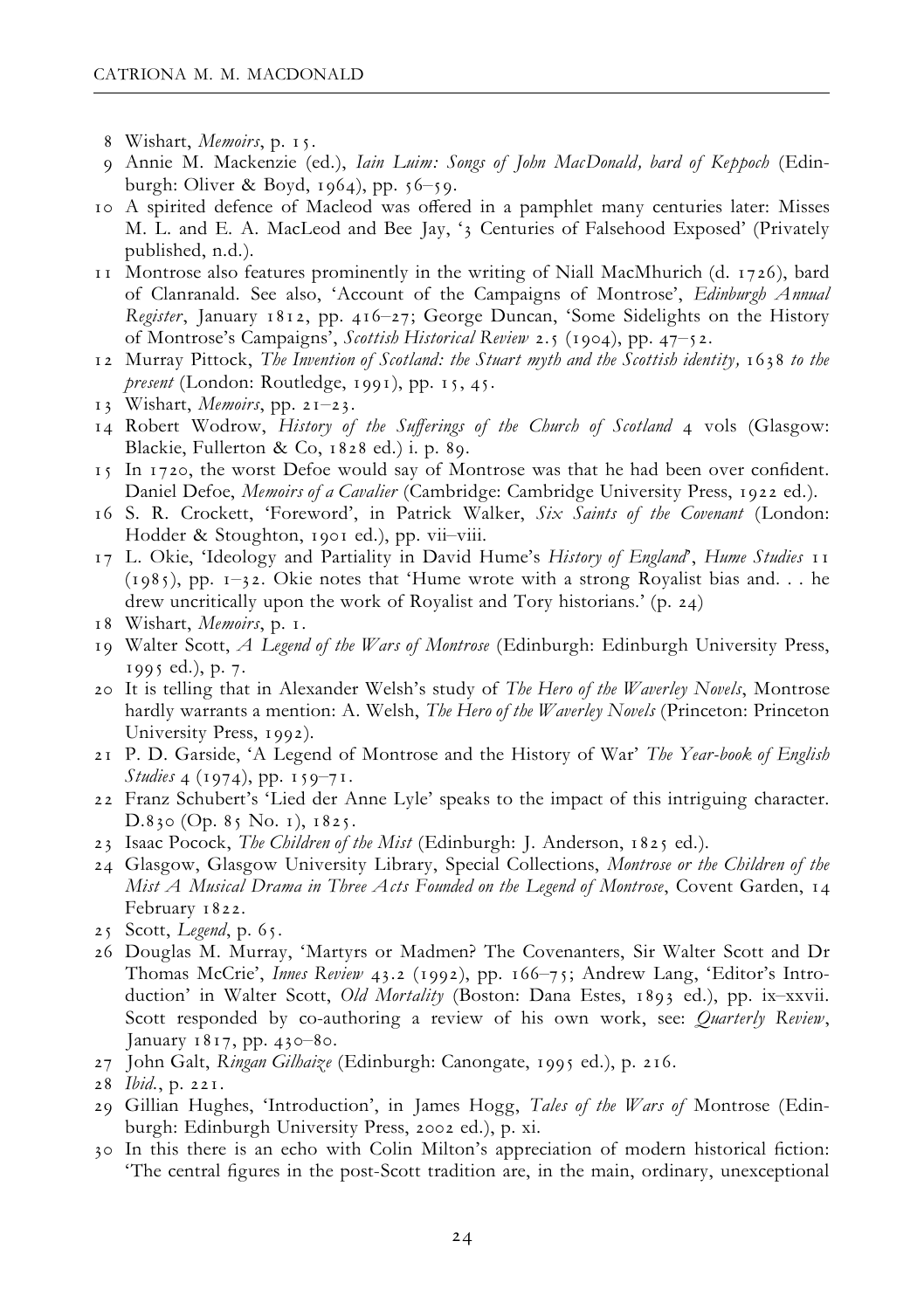individuals, who find themselves caught up in major historical events': 'Past and Present: Modern Scottish historical fiction' in Edinburgh History of Scottish Literature, Volume Three (Edinburgh: Edinburgh University Press, 2007), pp. 114-29, at 114.

- 31 Admittedly, short-lived commercial success is no guarantor of cultural longevity, and limited commercial success might misrepresent the influence the tales had on oral culture and tradition.
- 32 Hogg, Tales, p. 66.
- 33 Ibid, p. 166.
- 34 Ibid, p. 201.
- 35 Ibid, p. 95.
- 36 Mark Napier, *Montrose and the Covenanters* (London: James Duncan, 1838), i. pp. v-vi.
- 37 Ibid., p. 7.
- 38 Eclectic Review, July 1839.
- 39 Alex Tyrrell, 'The Earl of Eglinton, Scottish Conservatism, and the National Association for the Vindication of Scottish Rights', *Historical Journal* 53.1 (2010), pp.  $87-107$ .
- 40 William E. Aytoun, 'The Execution of Montrose' in Lays of the Scottish Cavaliers (London: Bliss Sands & Co, 1896 ed.), pp.  $35-44$  at 42 (stanza XV).
- 41 See George Brodie, A Constitutional History of the British Empire: from the accession of Charles I to the restoration; with an introduction, tracing the progress of society and of the constitution from the feudal times to the opening of the history, and including a particular examination of Mr. Hume's statements relative to the character of the English government (London: Longmans, 1866). This is a second edition (renamed and reworked) of his earlier History of the British Empire (1822). Brodie was appointed historiographer of Scotland in 1836. Perhaps not surprisingly, Mark Napier took issue with Brodie's version of events in Memorials of Montrose and His Times (Edinburgh: Maitland Club,  $1848$ ), i. pp. 210-11.
- 42 See Robert Anderson, 'University History Teaching, National Identity and Unionism in Scotland,  $1862-1914'$  Scottish Historical Review 91.1 (2012), pp.  $1-41$ .
- 43 As an aside, it should be noticed that David Livingstone and Sir Colin Campbell ^ both Scots ^ also appeared in that series, and in the 1s. 'English Men of Letters' Series there appeared Burns, Scott, MacAulay, Hume and Carlyle.
- 44 Mowbray Walter Morris, Montrose (London: MacMillan & Co, 1892), p. 36. Similarly, Lucy Sealy's The Champions of the Crown (London: Methuen & Co, 1911) offers us Montrose as a straightforward cavalier. Sealy explains his signing of the Covenant in terms of 'youthful enthusiasm and self-confidence' and hints that he 'may have dreamed of controlling and guiding the movement'. Regardless, she notes, 'his loyalty to the King it is impossible to doubt'. (p. 252)
- 45 Graeme Morton, Unionist Nationalism: Governing Urban Scotland, 1830-60 (East Linton: Tuckwell Press, 1999).
- 46 In 1878 Chambers Journal recorded the ignominious fate of the bones of Montrose, said to have been located in a 'dirty, dingy coal cellar' under St Giles Cathedral. (Chambers Journal, 3 August 1878). In 1880 a stone plaque ('Montrose 1661') was laid in the Montrose Aisle of St Giles to mark the burial of Montrose. Six years later, following Queen Victoria's jubilee visit to Edinburgh that year, a public subscription campaign was instituted by the duke of Montrose to fund a fitting tribute to the first marquis. The result was Robert Rowand Anderson's memorial in St Giles Cathedral, executed by the sculptor William Birnie Rhind, followed in 1893 by the stained glass window above by Alexander Ballantine. (Scotsman 14 August 1880, 21 May 1887.)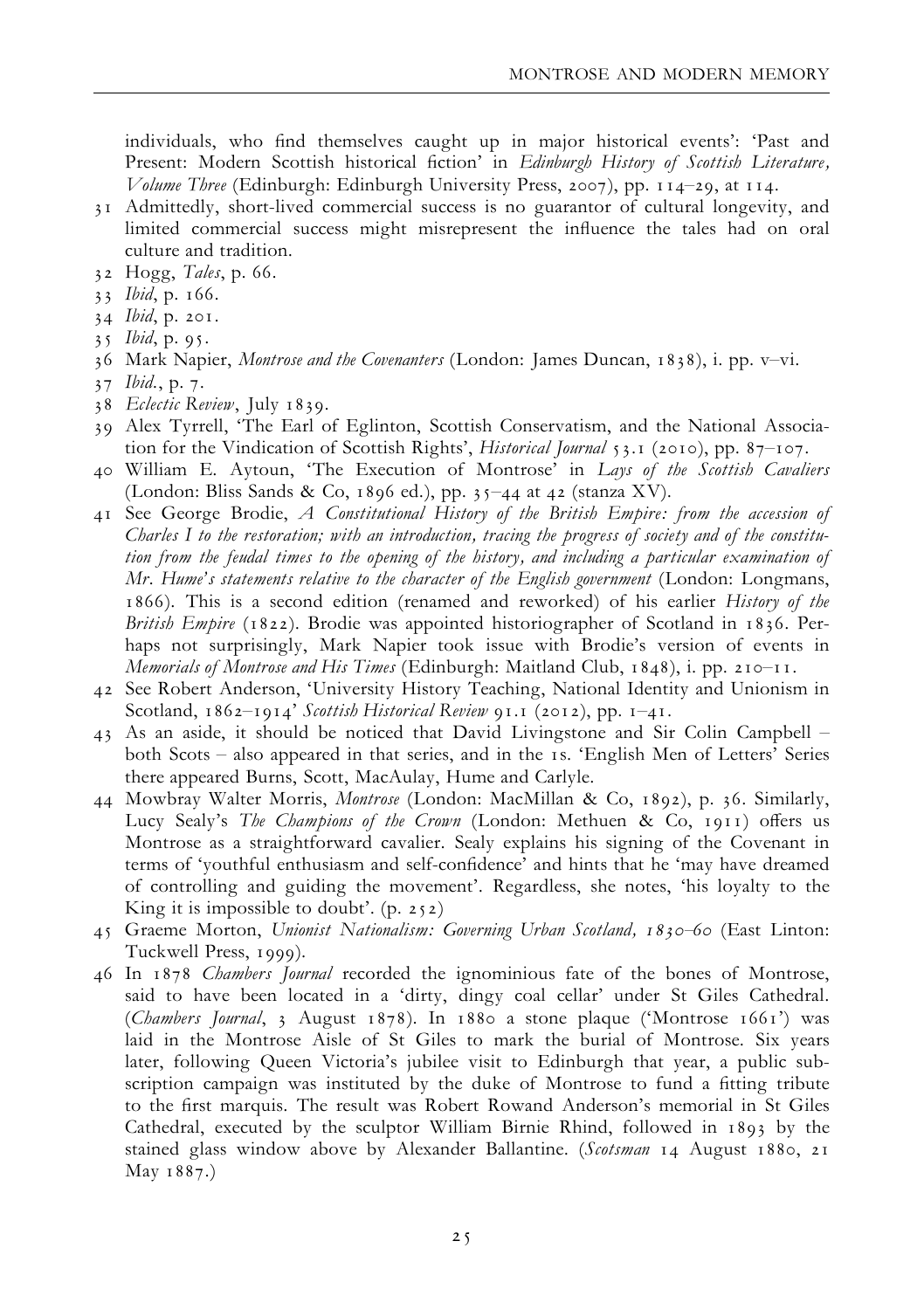- 47 The reception of Samuel Rawson Gardiner's history of the Civil War showed the persistence of the dichotomies of an earlier age: A History of the Great Civil War,  $1642-1649$ 3 vols (London: Longmans, Green & Co, 1886^1891). Yet for some Tories, Gardiner (a Liberal) did not go far enough in his partial rehabilitation of Montrose. See 'Montrose and Dr Gardiner', Blackwood's Edinburgh Magazine, April 1892, pp. 537-48.
- 48 Catriona M. M. Macdonald, Whaur Extremes Meet: Scotland's twentieth century (Edinburgh: John Donald, 2009), pp.  $318-19$ .
- 49 'Montrose and Argyll in Fiction', Blackwood's Edinburgh Magazine, January 1899, pp.  $93 - 105$ .
- 50 The Bookman, December 1898, p. 84, The Academy, 29 October 1898.
- 51 The Outlook 5 Nov. 1898, p. 439.
- 52 The Academy 29 October 1898.
- 53 John Buchan published his first biography of Montrose, The Marquis of Montrose, in 1913 (London, Thomas Nelson & Co, 1913), and a revised and more mature scholarly version, Montrose, in 1928 (London, Thomas Nelson & Co, 1928).
- 54 Margaret Irwin, The Proud Servant (Feltham: Hamlyn, 1979 ed.), p. 139.
- 55 Margaret Irwin, The Bride (London: Pan Books, 1969 ed.), p. 215. On Montrose's relationship with Louise, see E. J. Cowan, Montrose: for covenant and king (London: Weidenfeld & Nicolson, 1977), pp. 269-70.
- 56 Scotsman, 8 November 1939.
- 57 Margaret Irwin was a close friend of the historian Dame Veronica Wedgwood (C. V. Wedgwood) who, in 1952 published a 'brief' biography of Montrose for the reading public, Montrose (London: Collins, 1952).
- 58 Nigel Tranter, The Young Montrose, (London: Hodder & Stoughton, 1984 ed.), p. 42.
- 59 The author is currently engaged in a research project, funded by the Carnegie Trust for the Universities of Scotland and the University of Glasgow, which addresses the contribution of Nigel Tranter, John Prebble and other authors to Scottish historiography in the twentieth century.
- 60 Max Hastings, Montrose: the king's champion (London: Victor Gollancz, 1977).
- 61 The author would like to record her thanks to William McIlvanney for allowing her access to this MS. Montrose is a play in five acts, and was written before McIlvanney's literary career took off, when he was working as a school teacher.
- 62 See 'Symposium' in The Bookman, October 1898, pp. 10-13.
- 63 Douglas Gifford has noted that 'Munro shows the Lowlands changing Inveraray'. Douglas Gifford, 'John Splendids and Jaunty Jocks', in Ronald W. Renton and Brian D. Osborne (eds), Exploring New Roads: Essays on Neil Munro (Colonsay: House of Lochar, 2003), pp.  $37-67$ , at 54.
- 64 Neil Munro, John Splendid (New York: Dodd, Mead & Co, 1898 ed.), p. 195
- 65 John Buchan, Witchwood, (Oxford: Oxford University Press, 1993 ed.), p. 47.
- 66 Robin Jenkins, Lady Magdalen (Edinburgh: Canongate, 2003), p. 161.
- 67 McIlvaney, through Montrose and others, repeatedly speaks of Scotland, as in Act V where Montrose addresses Argyll: 'You ceased to think of Scotland, and thought only of yourself.' (William McIlvanney, Montrose: A Play, p. 160.)
- 68 McIlvanney, Montrose, Act I, Scene 1.
- 69 Munro, John Splendid, p. 244.
- 70 Ibid, pp. 79, 322.
- 71 Buchan, Witchwood, p. 116.
- 72 Ibid., p. 169.